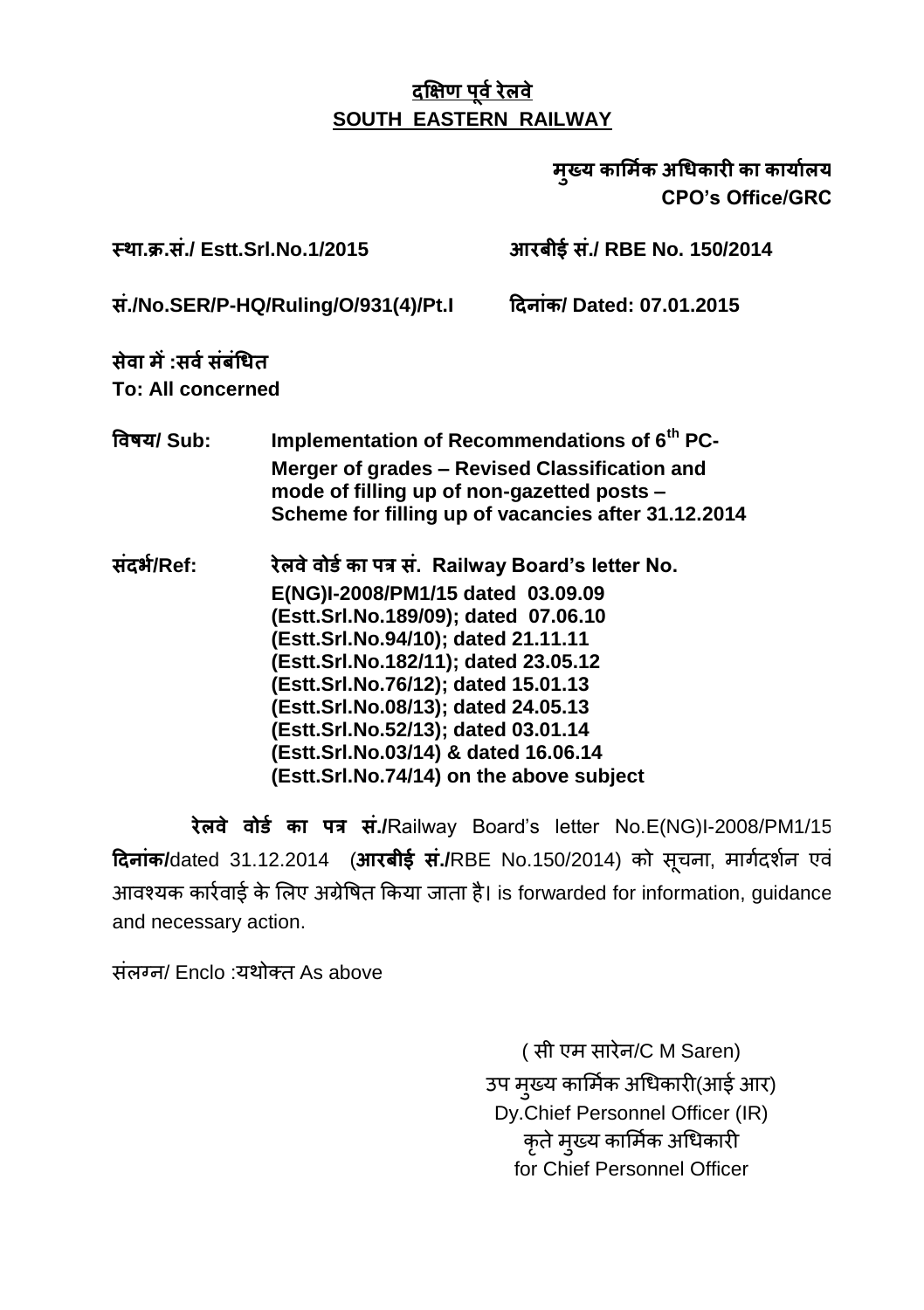### मुख्य कार्मिक अधिकारी का कार्यालय **CPO's Office/GRC**

 **. . ./ Estt.Srl.No.2/2015 ./ RBE No.Nil** 

 **./No.SER/P-HQ/Rec/100/Recruitment/Poly/Pt.VII** 

 **/ Dated: 09.01.2015**

 **: To: All concerned**

 **/ Sub: Filling up of vacancies on the railways**

 **/Ref: . Railway Board's letter No. E(NG)II/2007/RR-1/58 //dated 08.12.11 ( ./ Estt.Srl.No.193/11)**

रेलवे वोर्ड का पत्र सं./Railway Board's letter No.E(NG)II/2007/RR-1/10/Pt. (110865) दिनांक/dated 25.06.2014 (आरबीई सं./RBE No.Nil) को सूचना, मार्गदर्शन एवं आवश्यक कार्रवाई के लिए अग्रेषित किया जाता है। is forwarded for information, guidance and necessary action.

संलग्न/ Enclo :यथोक्त As above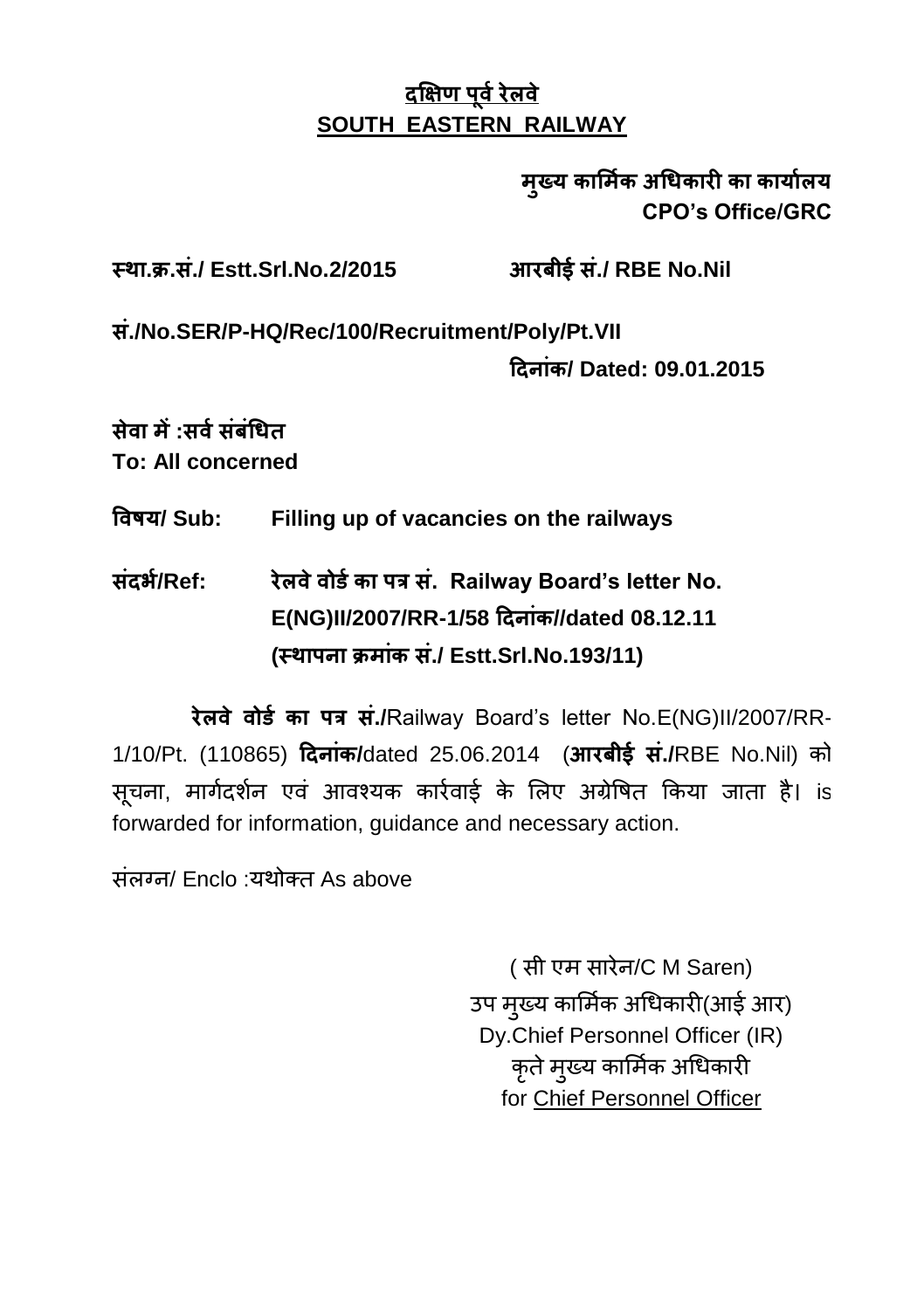#### मख्य कार्मिक अधिकारी का कार्यालय **CPO's Office/GRC**

 **. . ./ Estt.Srl.No. 3/2015 ./ RBE No.146/2014** 

 **./No.SER/P-HQ/Ruling/O/924 / Dated: 16.01.2015**

 **: To: All concerned**

 **/ Sub: Grant of Fixed Medical Allowance (FMA) to the Railway pensioners/family pensioners - regarding.**

 **/Ref: . Railway Board's letter Nos :-**

- 1. **PC-V/98/I/97/I/1 दिनांक//dated 21.04.99 ( ./ Estt.Srl.No.115/99);**
- 2. **PC-V/98/I/97/I/1 दिनांक//dated 29.04.99 ( ./ Estt.Srl.No.130/99);**
- **3. PC-V/98/I/97/I/1 //dated 01.03.04 ( ./ Estt.Srl.No.44/04); &**
- **4. PC-V/2010/A/Med./1 //dated 29.06.10 ( ./ Estt.Srl.No.104/10)**

रेलवे वोर्ड का पत्र सं./Railway Board's letter No.PC-V/2010/A/Med./1  **/**dated 19.12.2014 ( **./**RBE No.146/2014) along with Board"s letter No.PC-V/98/I/7/1/1 **/**dated 19.05.1999 ( **./**RBE No.109/1999) सचना, मार्गदर्शन एवं आवश्यक कार्रवाई के लिए अग्रेषित किया जाता है। are forwarded for information, guidance and necessary action.

ਸ਼ੰਕਾਰਜ/ Enclo : ਪਈਕੌਰ As above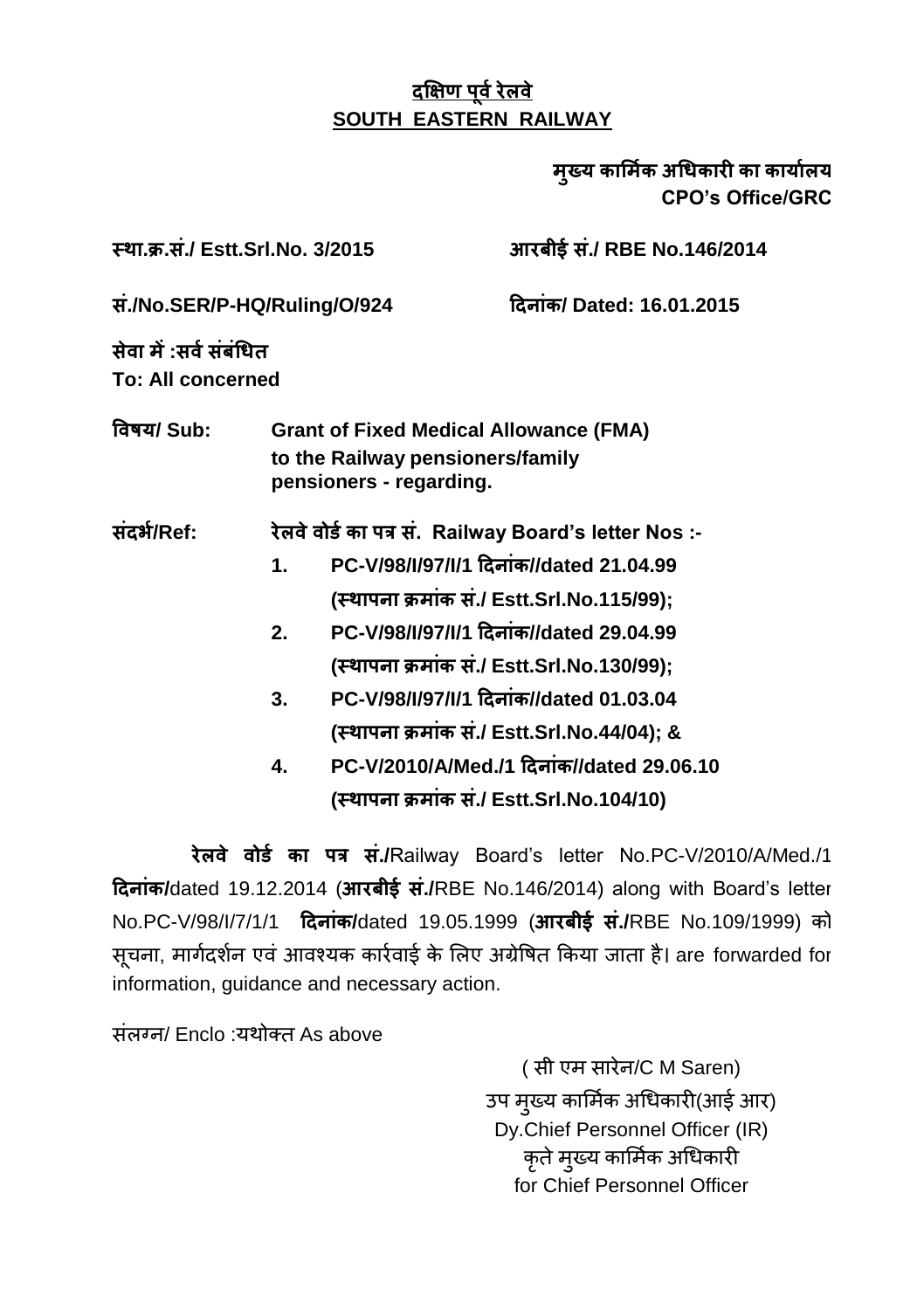मख्य कार्मिक अधिकारी का कार्यालय **CPO's Office/GRC**

 **. . ./ Estt.Srl.No. 4/2015 ./ RBE No.145/2014** 

 **./No.SER/P-HQ/Recruitment/Poly/Pt.VII** 

 **/ Dated: 16.01.2015**

 **: To: All concerned**

#### **/ Sub: Minimum educational qualification for open market recruitment to various posts on the Railways**

रेलवे वोर्ड का पत्र सं./Railway Board's letter No.E(NG)II/2012/RR-1/16/Pt.A **दिनांक/**dated 17.12.2014 (आरबीई सं./RBE No.145/2014) को सचना, मार्गदर्शन एवं आवश्यक कार्रवाई के लिए अग्रेषित किया जाता है। is forwarded for information, quidance and necessary action.

ਸ਼ੰਕਰਜ਼/ Enclo :ਧੁੰਘੇਰਜ਼ As above

(सी एम सारेन/C M Saren) उप मख्य कार्मिक अधिकारी(आई आर) Dy.Chief Personnel Officer (IR) कृते मृख्य कार्मिक अधिकारी for Chief Personnel Officer

 *./Railway Board's letter No.E(NG)II/2012/RR-1/16/Pt.A /dated 17.12.2014 ( ./RBE No.145/2014)* is as under :-

#### **/ Sub: Minimum educational qualification for open market recruitment to various posts on the Railways**

The issue of enhancement of minimum qualification from Matriculation to 12th (+2 standard) to various posts on the railways which presently have minimum entry qualification of Matriculation in Pay Band-1 of Rs.5200-20200 having Grade Pay of Rs.1900, Rs.2000 and Rs.2400 has been under consideration of this Ministry.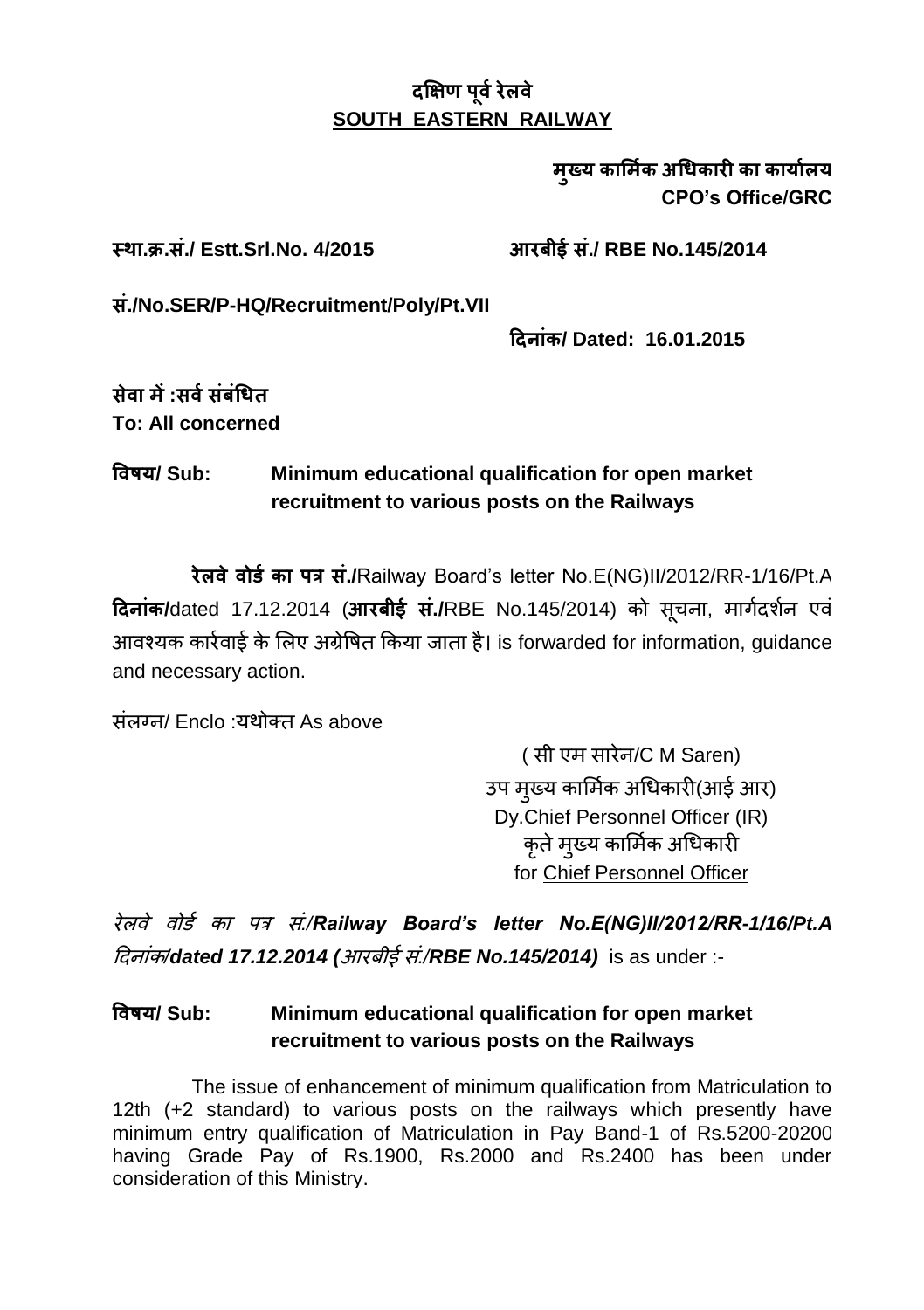मृख्य कार्मिक अधिकारी का कार्यालय **CPO's Office/GRC**

 **. . ./ Estt.Srl.No.5/2015 ./ RBE No.116/2014** 

 **./No.SER/P-HQ/Ruling/O/862 / Dated: 16.01.2015**

 **: To: All concerned**

 **/ Sub: Amendment to the Indian Railway Establishment Code, Volume I, 1985 Edition (Third Reprint Edition 2008) Chapter V – Leave Rules**

रेलवे वोर्ड का पत्र सं./Railway Board's letter No.E(P&A)I-2014/CPC/LE-2 **/**dated 21.10.2014 ( **./**RBE No.116/2014) को सूचना, मार्गदर्शन एवं आवश्यक कार्रवाई के लिए अग्रेषित किया जाता है। is forwarded for information, guidance and necessary action.

ਸ਼ੰਕਰਜ਼/ Enclo :ਧੁੰਘੇਰਜ਼ As above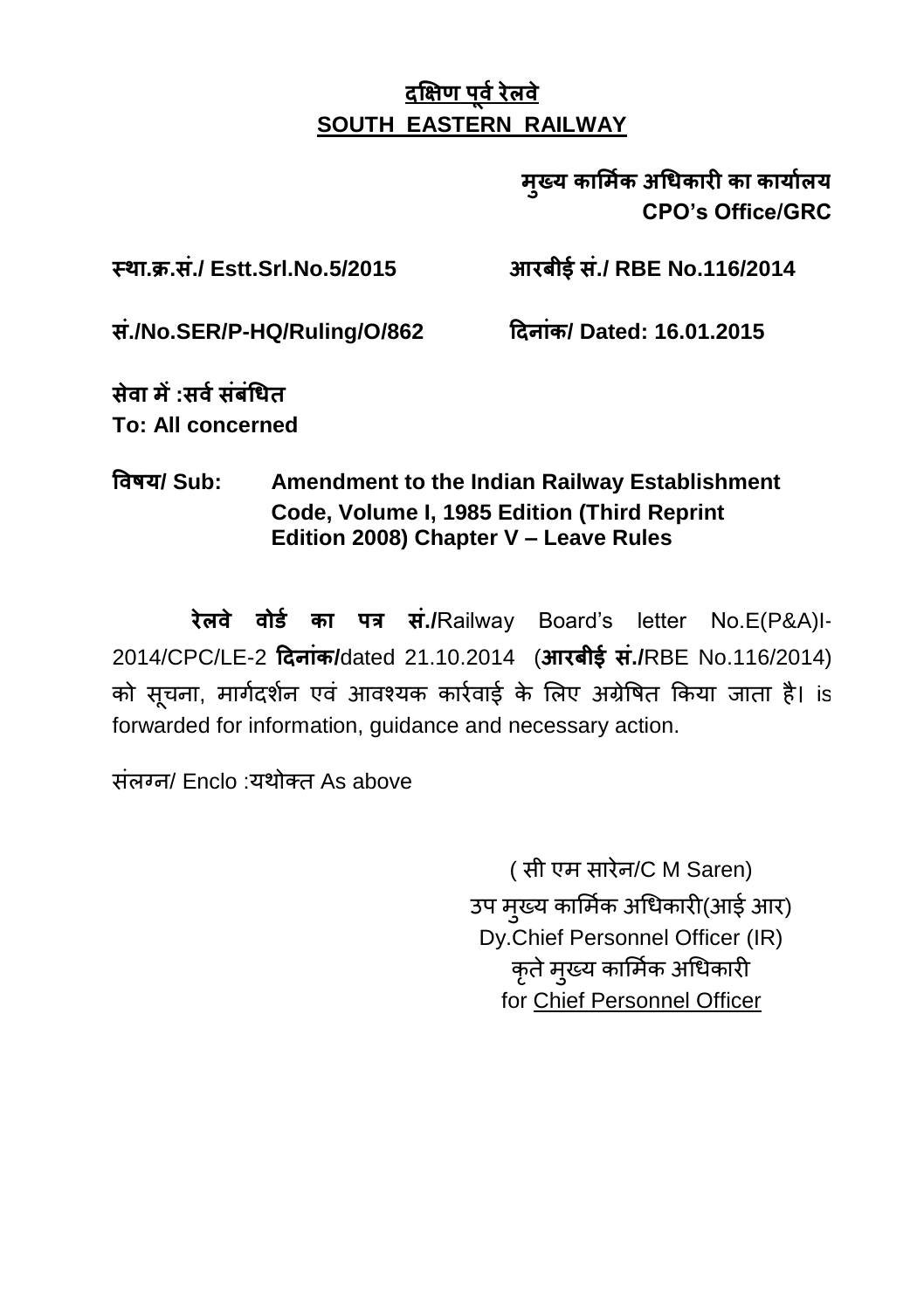#### मख्य कार्मिक अधिकारी का कार्यालय **CPO's Office/GRC**

#### **. . ./ Estt.Srl.No.6/2015 ./ RBE No.151/2014**

 **./No.SER/P-HQ/Ruling/O/840 / Dated: 16.01.2015**

 **: To: All concerned**

#### */ Sub:* **Introduction of Biometric Attendance System on Indian Railways**

रेलवे वोर्ड का पत्र सं./Railway Board's letter No.E(G)2014/LE 1-27 **दिनांक/**dated 30.12.2014 (आरबीर्ड सं./RBE No.151/2011) को सचना, मार्गदर्शन एवं आवश्यक कार्रवाई के लिए अग्रेषित किया जाता है। is forwarded for information, quidance and necessary action.

ਸ਼ੋਕਾਰ / Enclo : ਪਈ ਕੌਰ As above

(सी एम सारेन/C M Saren) उप मख्य कार्मिक अधिकारी(आई आर) Dy.Chief Personnel Officer (IR) कृते मृख्य कार्मिक अधिकारी for Chief Personnel Officer

रेलवे वोर्ड का पत्र सं/Railway Board's letter No.E(G)2014/LE 1-27 *दिनांक*/dated 30.12.2014 (*आरबीई सं*./RBE No.151/2011) निम्नान्**सार है/** is as under :-

#### */ Sub:* **Introduction of Biometric Attendance System on Indian Railways**

As per decision of government contained in Department of Personnel & Training OM no.11013/9/2014/Estt.(A-III) dated 21<sup>st</sup> November 2014 (copy enclosed), Biometric Attendance System has to be implemented on Indian Railways by 26th January, 2015. An Aadhar based Biometric Attendance System has already been successfully put in place at the Railway Board office and it has been decided to replicate the same on Zonal Railways in a phased manner.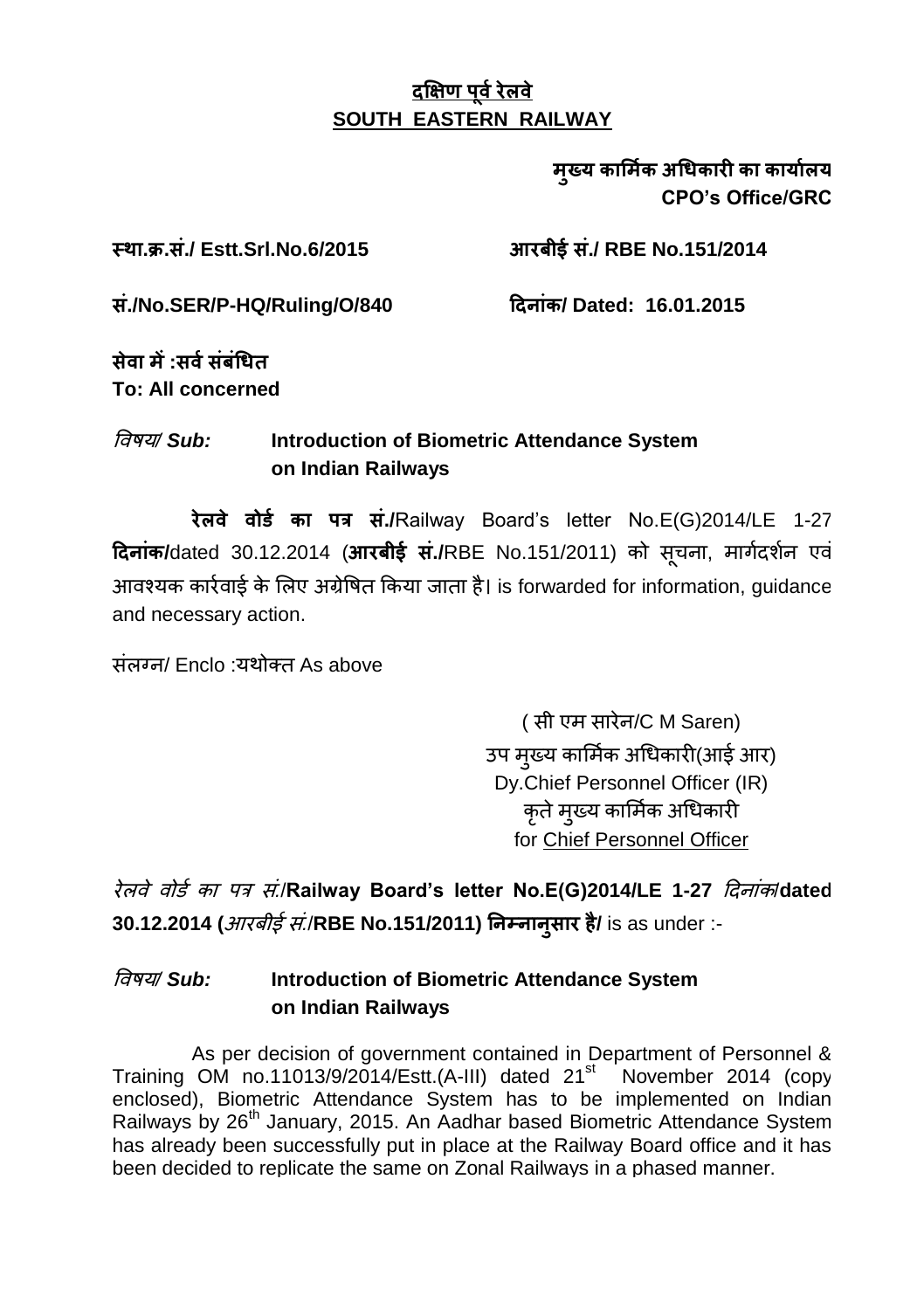मुख्य कार्मिक अधिकारी का कार्यालय **CPO's Office/GRC**

 **. . ./ Estt.Srl.No.7/2015 ./ RBE No.143/2014** 

 **./No.SER/P-HQ/TRG/737/Manual / Dated: 16.01.2015**

 **: To: All concerned**

### **/ Sub: Revision of Training Modules for Supervisors of Drawing/Design Cadre of Electrical, Civil & S&T Departments**

 **./**Railway Board"s letter No.E(MPP)2012/3/1 **दिनांक/**dated 15.12.2014 (आरबीई सं./RBE No.143/2014) को सूचना, मार्गदर्शन एवं आवश्यक कार्रवाई के लिए अग्रेषित किया जाता है। is forwarded for information, guidance and necessary action.

ਸ਼ਂਕਰਜ/ Enclo :ਧੁੰਬੀਕਰ As above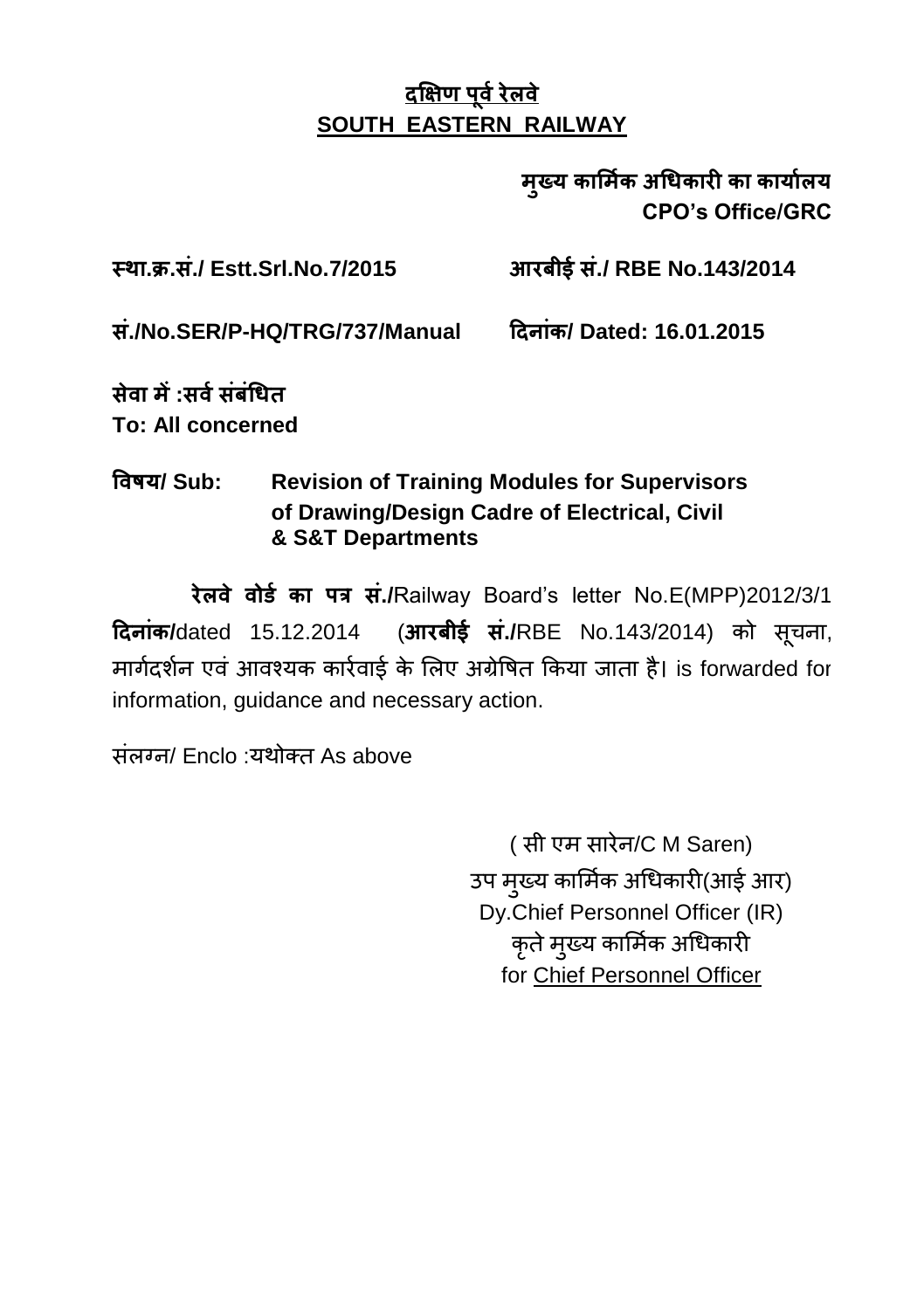### मुख्य कार्मिक अधिकारी का कार्यालय **CPO's Office/GRC**

 **. . ./ Estt.Srl.No.8/2015 ./ RBE No.Nil** 

 **./No.SER/P-HQ/Ruling/O/298 / Dated: 16.01.2015**

 **: To: All concerned**

 **/ Sub: Handing over Notes**

रेलवे वोर्ड का पत्र सं./Railway Board's letter No.2014/O&M/2/24 **दिनांक/**dated 18.12.2014 (आरबीई सं./RBE No.Nil) को सचना, मार्गदर्शन एवं आवश्यक कार्रवार्ड के लिए अंग्रेषित किया जाता है। is forwarded for information, guidance and necessary action.

ਸ਼ਾਂਕਰਜ਼/ Enclo ·ਬਪੀਕਾਰ As above

(सी एम सारेन/C M Saren) उप मख्य कार्मिक अधिकारी(आई आर) Dy.Chief Personnel Officer (IR) कृते मृख्य कार्मिक अधिकारी for Chief Personnel Officer

 *./Railway Board's letter No.2014/O&M/2/24 दिनांक/dated 18.12.2014 (आरबीई सं./RBE No.Nil) निम्नानुसार है/ is as* under :-

#### **/ Sub: Handing over Notes**

There already exists a practice of handing over of "note for the successor" when the incumbent leaves office or demits office. It is, however, seen that of late, this practice is not being followed strictly by all concerned. The need for re- institutionalizing the practice of leaving "note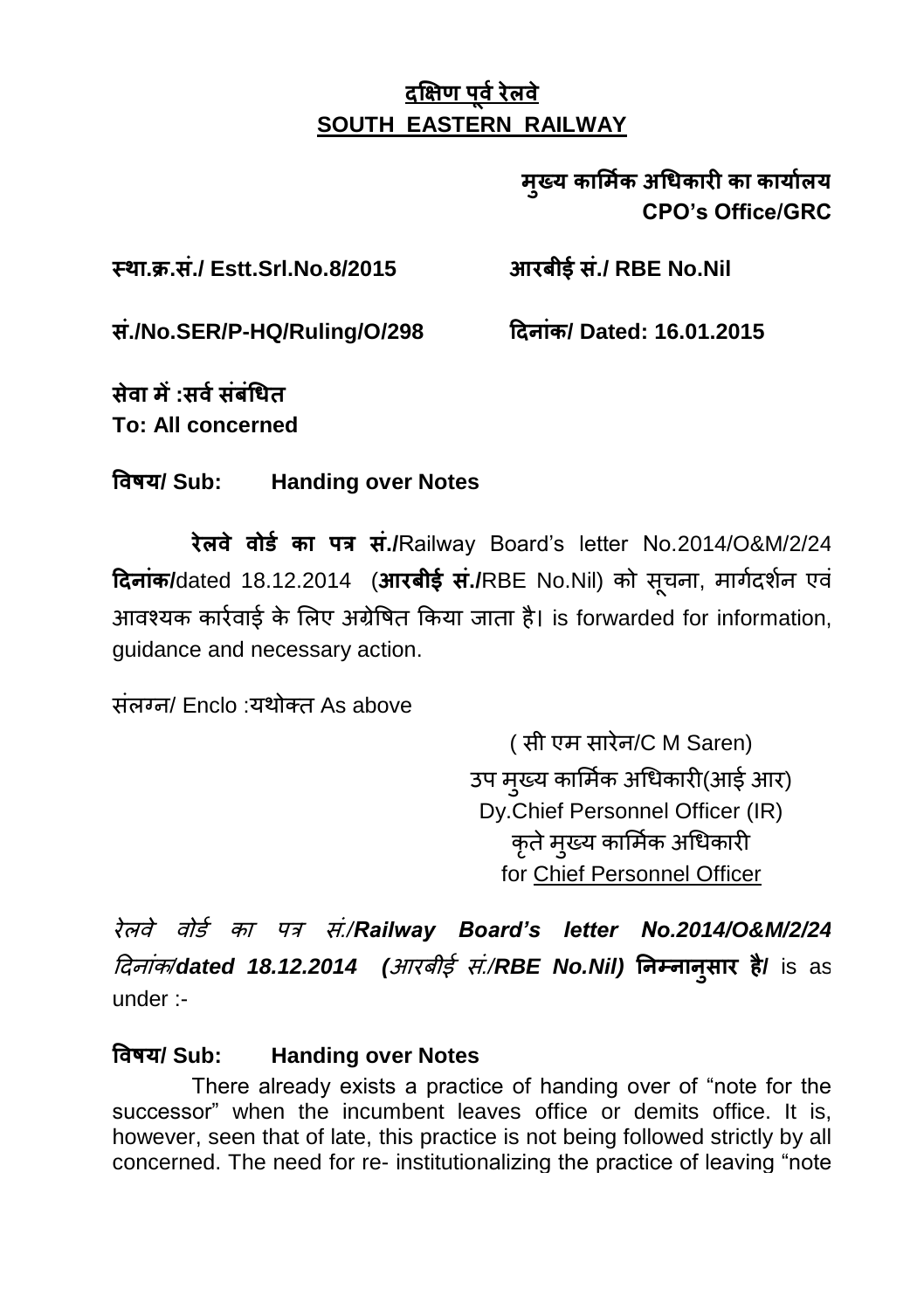### मुख्य कार्मिक अधिकारी का कार्यालय **CPO's Office/GRC**

 **. . ./ Estt.Srl.No.9/2015 ./ RBE No.Nil** 

 **./No.SER/P-HQ/Ruling/O/865 / Dated: 16.01.2015**

 **: To: All concerned**

## */ Sub:* **Medical invalidation of Railway employees on grounds of Psychiatric illness**

रेलवे वोर्ड का पत्र सं./Railway Board's letter No.2013/H/5/5 **दिनांक/**dated 22.12.2014 (आरबीई सं./RBE No.Nil) को सचना, मार्गदर्शन एवं आवश्यक कार्रवाई के लिए अग्रेषित किया जाता है। is forwarded for information, guidance and necessary action.

संलग्न/ Enclo :यथोक्त As above

(सी एम सारेन/C M Saren) उप मुख्य कार्मिक अधिकारी(आई आर) Dy.Chief Personnel Officer (IR) कृते मुख्य कार्मिक अधिकारी for Chief Personnel Officer

 *./Railway Board's letter No.2013/H/5/5 /dated 22.12.2014 ( ./RBE No.Nil)* **/** is as under :-

 */ Sub:* **Medical invalidation of Railway employees on grounds of Psychiatric illness**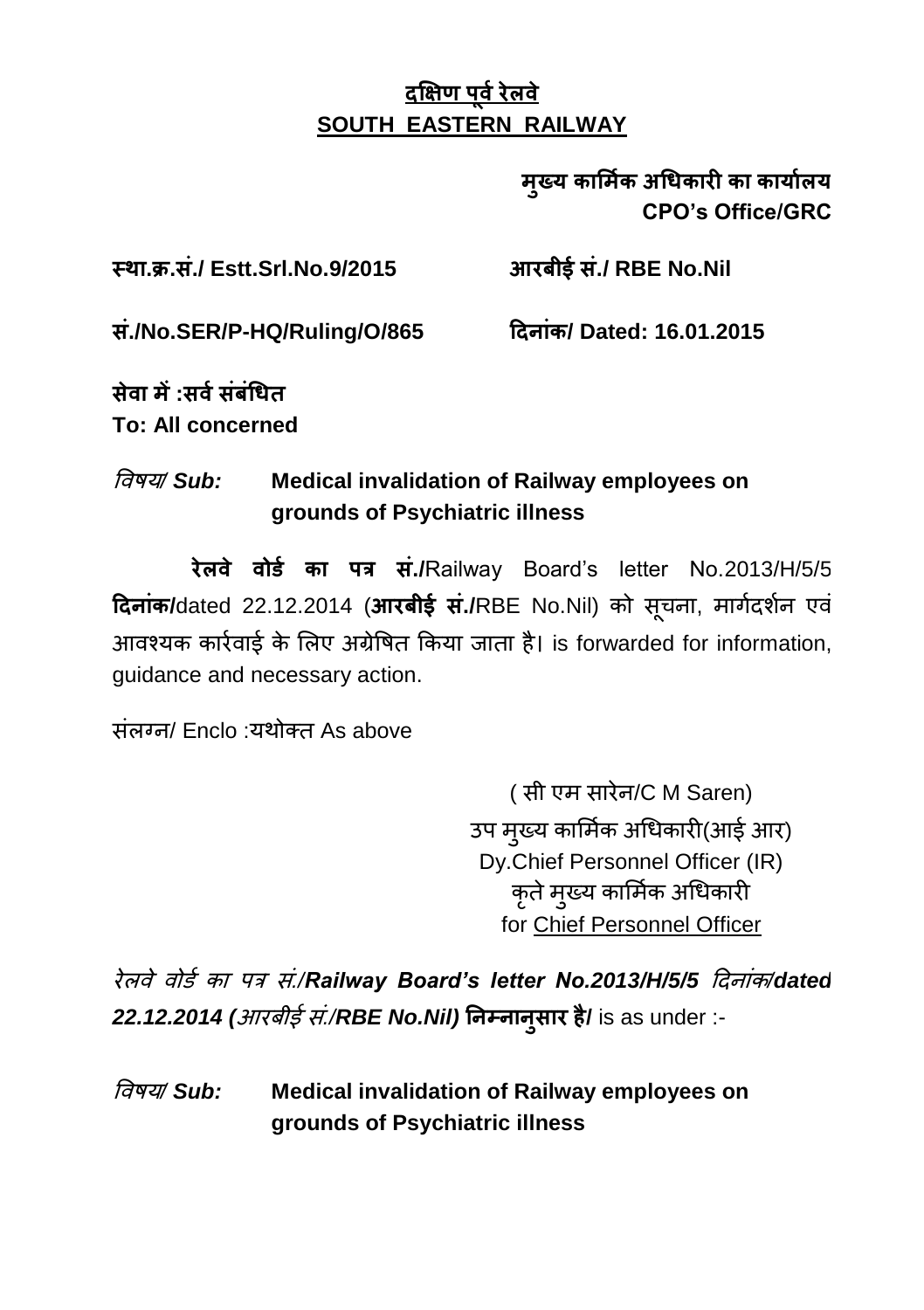मख्य कार्मिक अधिकारी का कार्यालय **CPO's Office/GRC**

 **. . ./ Estt.Srl.No.10/2015 ./ RBE No.Nil ./No.SER/P-HQ/R/O/831 / Dated: 16.01.2015 : To: All concerned / Sub: Rates of Night Duty Allowance w.e.f. 01.07.2014 /Ref: . Railway Board's letter No.**  $E(P&A)II-2014/HW-1$  दिनांक//dated 02.12.14 **( ./ Estt.Srl.No.165/14)**

 **./**Railway Board"s letter No. **E(P&A)II-2014/HW-1 दिनांक/**dated 31.12.2014 (आरबीई सं./RBE No.Nil) को सूचना, मार्गदर्शन एवं आवश्यक कार्रवाई के लिए अग्रेषित किया जाता है। is forwarded for information, guidance and necessary action.

ਸ਼ੰਕਾਰਜ/ Enclo :ਧੁੰਬੀਕਰ As above

(सी एम सारेन/C M Saren) उप मख्य कार्मिक अधिकारी(आई आर) Dy.Chief Personnel Officer (IR) कृते मृख्य कार्मिक अधिकारी for Chief Personnel Officer

 *./Railway Board's letter No. E(P&A)II-2014/HW-1 /dated 31.12.2014 ( ./RBE No.Nil)* **/** is as under :-

#### **Corrigendum**

#### **/ Sub: Rates of Night Duty Allowance w.e.f. 01.07.2014**

Attention is invited to Board"s letter of even number dated 02.12.2014 on the subject noted above. R.B.E. No. mentioned as 133/2014 in the letter is hereby corrected to read as 134/2014.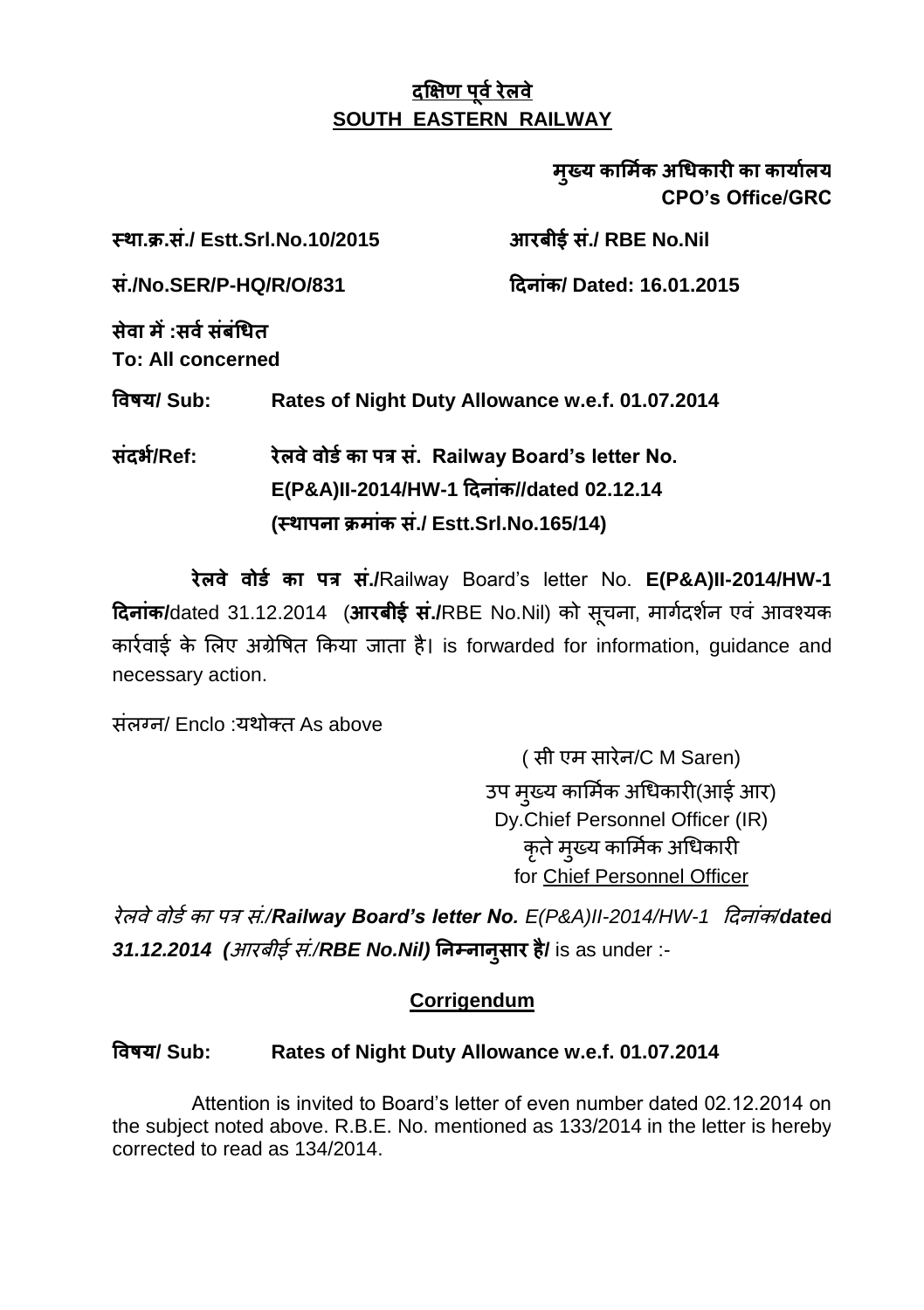मृख्य कार्मिक अधिकारी का कार्यालय **CPO's Office/GRC**

 **. . ./ Estt.Srl.No. 11/2015 ./ RBE No.148/2014** 

 **./No.SER/P-HQ/Ruling/O/854 / Dated: 16.01.2015**

 **: To: All concerned**

 */ Sub:* **Introduction of provision for writing of APAR of all Railway employees working in PB-I, 5200-20200, GP Rs. 1900-Regarding**

 **./**Railway Board"s letter No.E(NG)I-2013/CR/1 **दिनांक/**dated 30.12.2014 (आरबीई सं./RBE No.148/2014) को सूचना, मार्गदर्शन एवं आवश्यक कार्रवाई के लिए अग्रेषित किया जाता है। is forwarded for information, guidance and necessary action.

ਸ਼ੰਕਰਜ਼/ Enclo :ਧੁੰਘੇਰਜ਼ As above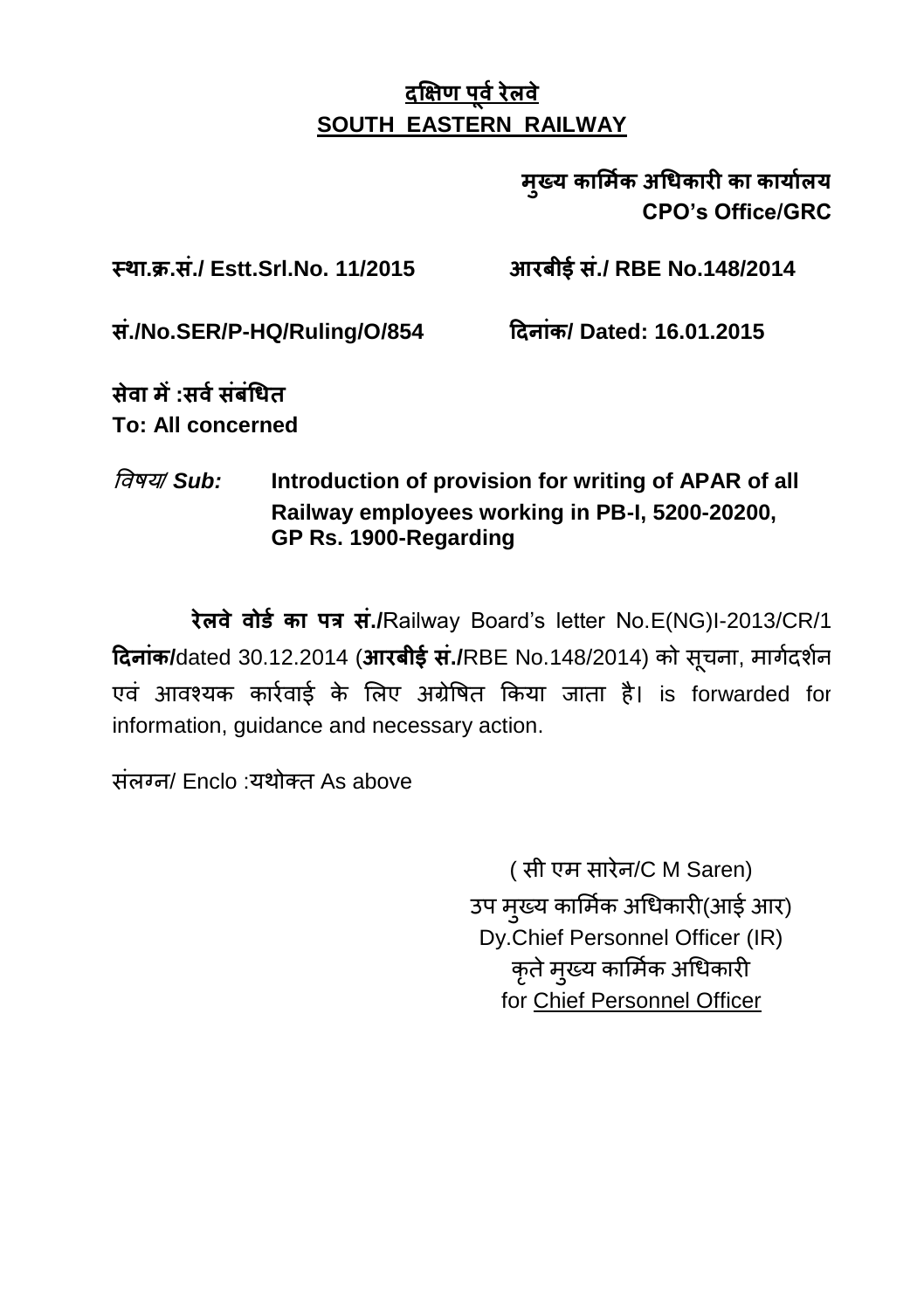### मुख्य कार्मिक अधिकारी का कार्यालय **CPO's Office/GRC**

 **. . ./ Estt.Srl.No.12/2015 ./ RBE No.140/2014** 

 **./No.SER/P-HQ/100/Recruitment/Poly/Pt.VIII** 

 **/ Dated: 16.01.2015**

 **: To: All concerned**

- */ Sub:* **Recognition of qualification for the purpose of employment on the railways – regarding**
- **/Ref: . Railway Board's letter No. E(NG)II/2005/RR-1/8 //dated 28.08.14 ( ./ Estt.Srl.No.108/14)**

 **./**Railway Board"s letter No.E(NG)II/2013/RR-1/2 **दिनांक/**dated 10.12.2014 (आरबीई सं./RBE No.140/2014) को सचना, मार्गदर्शन एवं आवश्यक कार्रवार्ड के लिए अंग्रेषित किया जाता है। is forwarded for information, guidance and necessary action.

ਸ਼ਂਕਰਜ਼/ Enclo :ਧੁੰਬੀਕਰ As above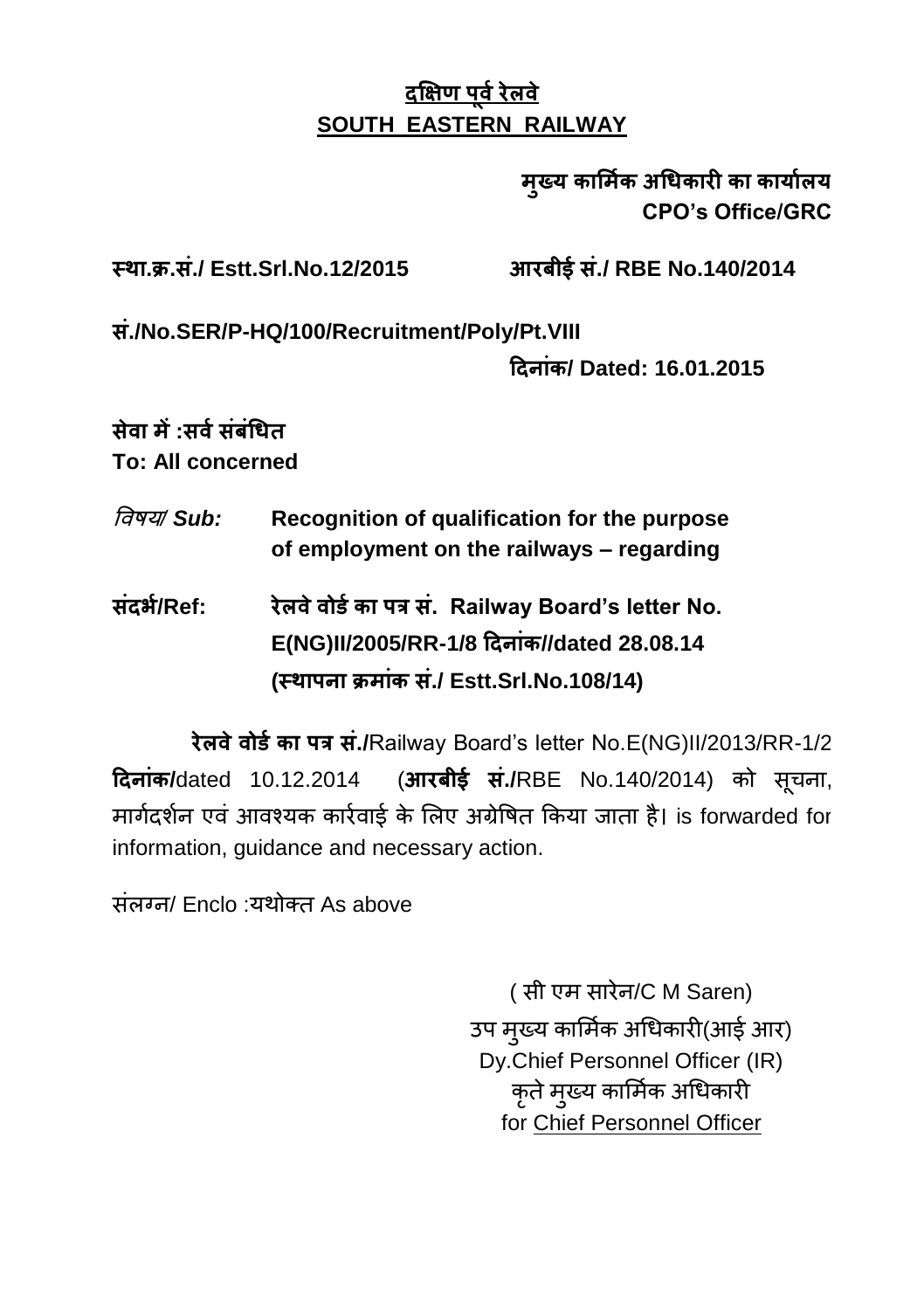### मुख्य कार्मिक अधिकारी का कार्यालय **CPO's Office/GRC**

 **. . ./ Estt.Srl.No. 13/2015 ./ RBE No.Nil** 

 **./No.SER/P-HQ/Rec/100/Recruitment/Poly/Pt.VII** 

 **/ Dated: 21.01.2015**

 **: To: All concerned**

### */ Sub:* **Consideration of appeal of non-Gazetted candidates selected for Railway employment - Cases of candidates declared unfit upon medical examination**

रेलवे वोर्ड का पत्र सं./Railway Board's letter No.2014/H/5/8 (Policy) Raiक/dated 05.06.2014 (आरबीई सं./RBE No.Nil) को सूचना, मार्गदर्शन एवं आवश्यक कार्रवाई के लिए अग्रेषित किया जाता है। is forwarded for information, guidance and necessary action.

ਸ਼ੋਕਰਗ/ Enclo :ਧੁੰਬੀਕਰ As above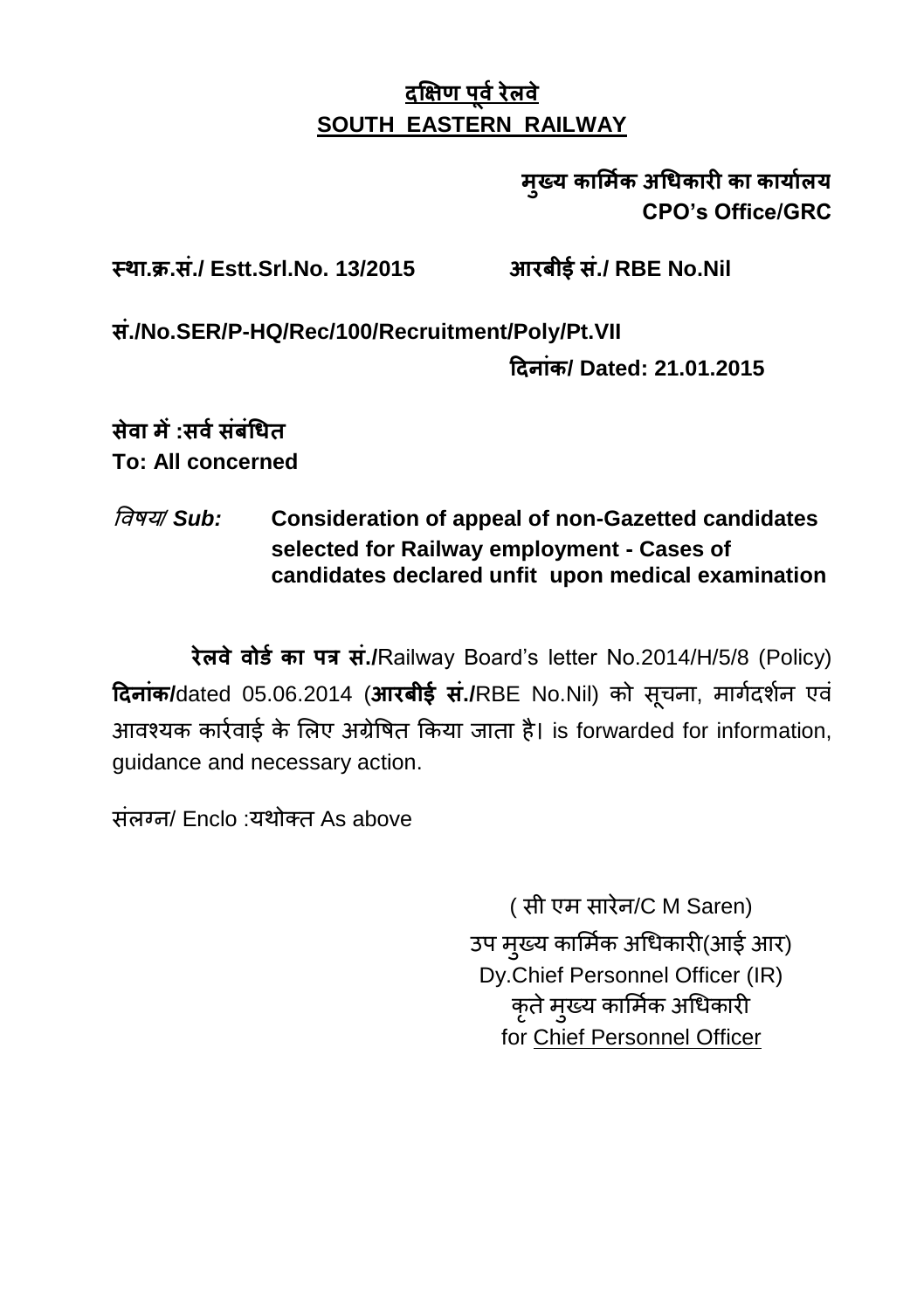मुख्य कार्मिक अधिकारी का कार्यालय **CPO's Office/GRC**

 **. . ./ Estt.Srl.No. 14/2015 ./ RBE No.149/2014** 

 **./No.SER/P-HQ/Ruling/O/945/1 / Dated: 28.01.2015**

 **: To: All concerned**

 **/ Sub: Retention of Railway quarter at the previous place of posting by Railway employees posted to Northeast Frontier Railway**

 **/Ref: . Railway Board's letter Nos :-**

- **1. E(G)2005 QR1-3 //dated 12.09.05 ( ./ Estt.Srl.No.188/05);**
- 2. **E(G)2008 QR-1-9 दिनांक//dated 01.10.08 ( ./ Estt.Srl.No.157/08);**
- 3. **E(G)2008 QR-1-9 दिनांक//dated 11.08.09 ( ./ Estt.Srl.No.174/09); &**
- 4. **E(G)2008 QR-1-9 दिनांक//dated 20.09.11 ( ./ Estt.Srl.No.153/11)**

रेलवे वोर्ड का पत्र सं./Railway Board's letter No.E(G)2008 QR 1-9 Raiक/dated 30.12.2014 (आरबीई सं./RBE No.149/2014) को सूचना, मार्गदर्शन एवं आवश्यक कार्रवाई के लिए अग्रेषित किया जाता है। is forwarded for information, guidance and necessary action.

ਸ਼ੋਕਾਰਗ/ Enclo : ਪਈਕੌਰ As above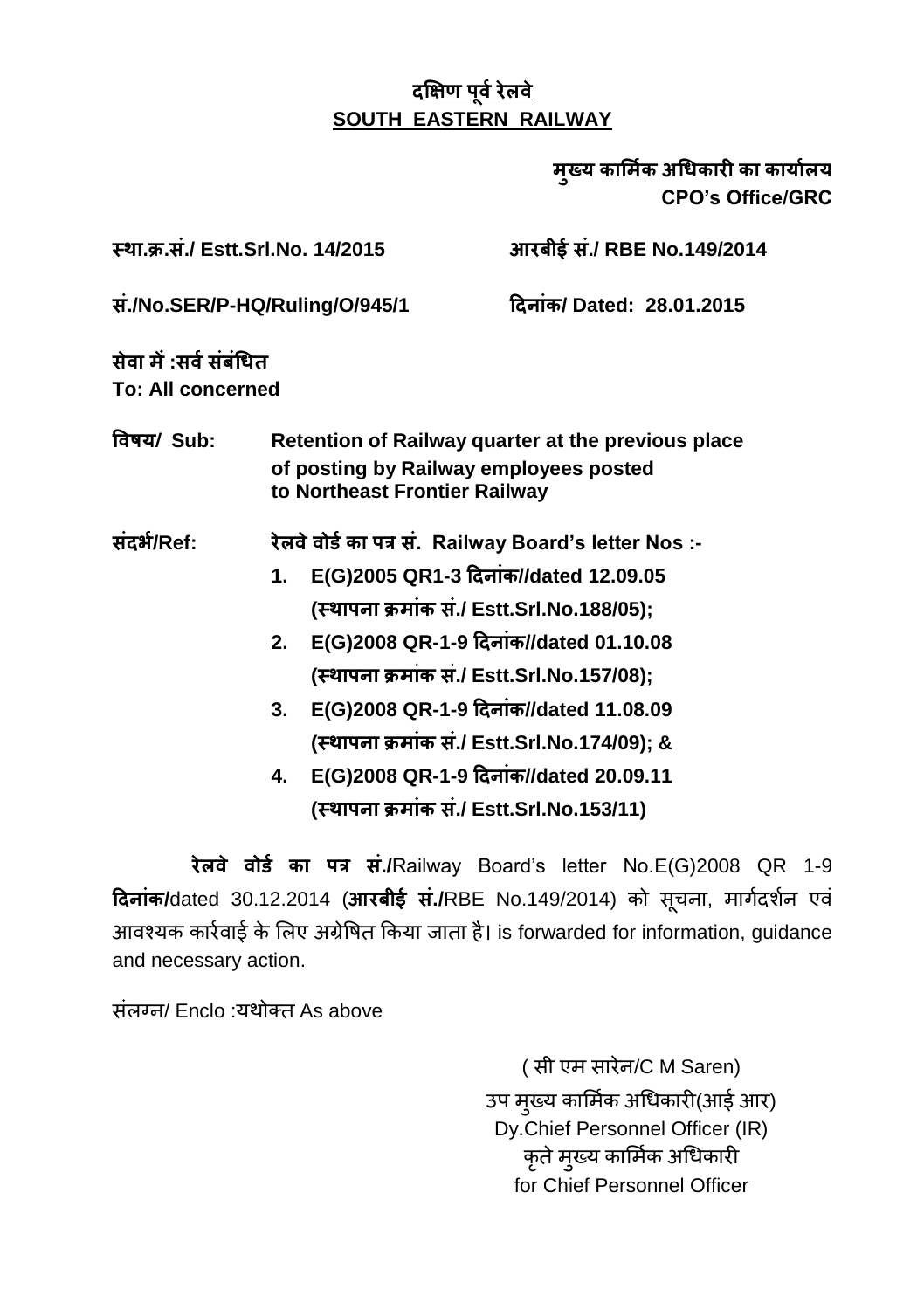#### मख्य कार्मिक अधिकारी का कार्यालय **CPO's Office/GRC**

 **. . ./ Estt.Srl.No. 15/2015 ./ RBE No.147/2014** 

 **./No.SER/P-HQ/Rec/Recruitment/Poly/Pt.VII** 

 **/ Dated: 28.01.2015**

 **: To: All concerned**

- **/** *Sub:* **Recognition of Certificate/Qualification of Industrial Training Institute (I.T.I.) upgraded as Centre of Excellence (COE) and its acceptance for the purpose of employment in railways**
- **/Ref: . Railway Board's letter No.**  $E(NG)$ -II/2005/RR-1/7 दिनांक//dated 01.02.12 **( ./ Estt.Srl.No.50/12)**

 **./**Railway Board"s letter No. **E(NG)-II/2005/ RR-1/7 दिनांक/**dated 29.12.2014 (आरबीई सं./RBE No.147/2014) को सचना, मार्गदर्शन एवं आवश्यक कार्रवाई के लिए अग्रेषित किया जाता है। is forwarded for information, guidance and necessary action.

संलग्न/ Enclo :यथोक्त As above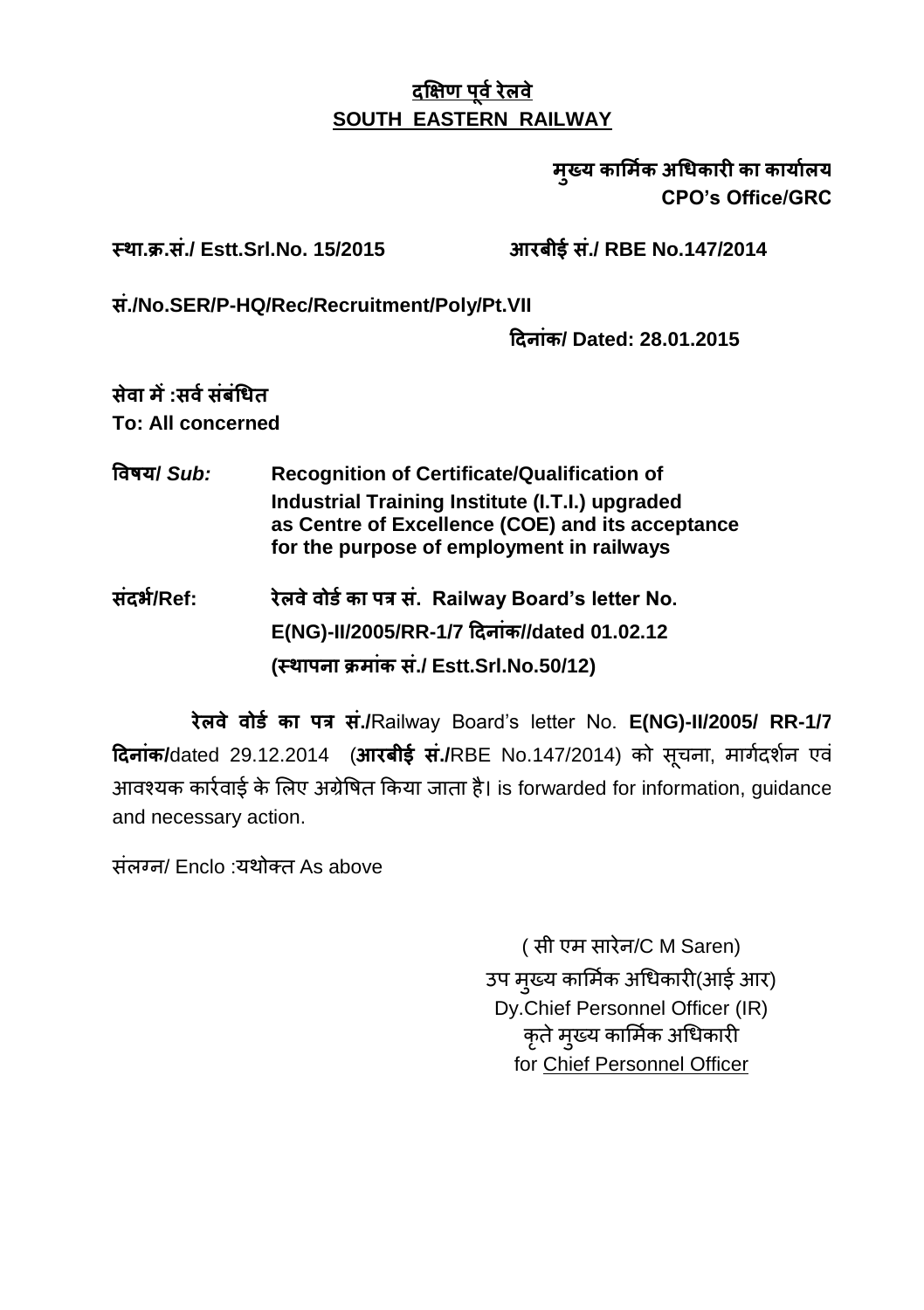मख्य कार्मिक अधिकारी का कार्यालय **CPO's Office/GRC**

 **. . ./ Estt.Srl.No.16/2015 ./ RBE No.6/2015** 

 **.//No.SER/P-HQ/Ruling/O/889 / Dated: 03.02.2015**

 **: To: All concerned**

#### **/ Sub: Central Government Group Insurance Scheme, 1980 – Tables of Benefits for the Savings Fund for the period from 1.1.2015 to 31.12.2015**

 **. /**Railway Board"s letter No.PC-III/2000/GIS/2 **दिनांक//**dated 23.01.2015 (आरबीई सं. /RBE No.6/2015) को सचना, मार्गदर्शन एवं आवश्यक कार्रवाई के लिए अग्रेषित किया जाता है। is forwarded for information, guidance and necessary action.

/ Enclo : /As above

( एस के पात्रा /  $S$  K Patra) वरिष्ठ कार्मिक अधिकारी (डंजी व प्र.का.) Sr. Personnel Officer (Engg. &HQ) कृते मुख्य कार्मिक अधिकारी for Chief Personnel Officer

 *. /Railway Board's letter No.PC-III/2000/GIS/2 //dated 23.01.2015 ( . /RBE No.6/2015)* **/** is as under :-

 **/ Sub: Central Government Group Insurance Scheme, 1980 – Tables of Benefits for the Savings Fund for the period from 1.1.2015 to 31.12.2015**

In continuation of this Ministry's letter No.PC-III/2000/GIS/2 dated 10.01.2014, a copy of O.M.No.7(1)/EV/2014 dated 22.01.2015 of the Ministry of Finance, Department of Expenditure on the above subject is forwarded herewith for information and necessary action.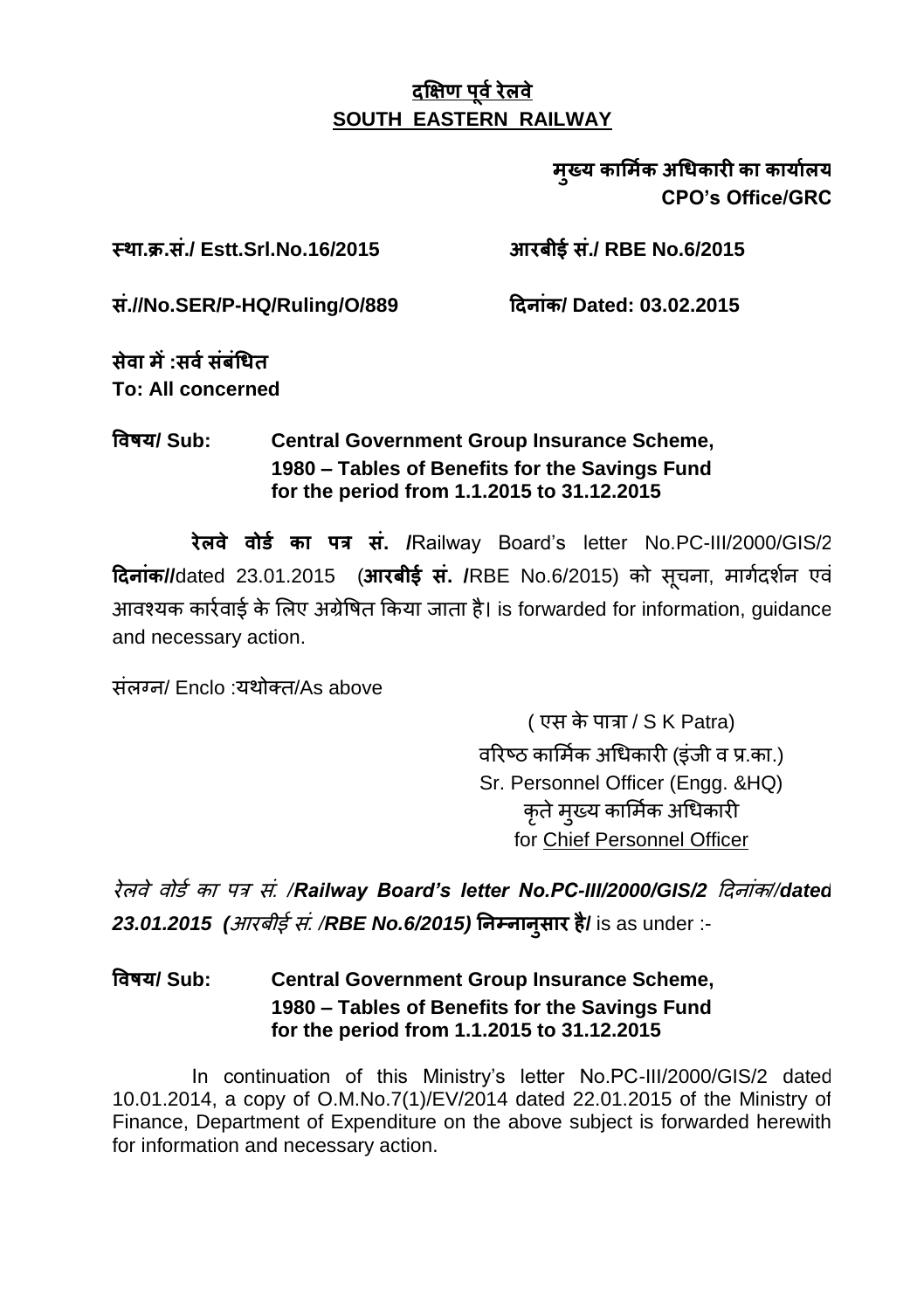मख्य कार्मिक अधिकारी का कार्यालय **CPO's Office/GRC**

 **. . ./ Estt.Srl.No.17/2015 ./ RBE No.139/2014** 

 **./No.SER/P-HQ/Sett/650 / Dated: 03.02.2015**

 **: To: All concerned**

 **/ Sub: Special benefits in cases of death and disability in service - Revision of Disability pension/ family pension of Pre-2006 disability pensioners/ Family Pensioners-regarding**

 **/Ref: . Railway Board's letter Nos:-**

- 1. **F(E)III/2008/PN1/12 दिनांक//dated 08.09.08 ( ./ Estt.Srl.No.174/08);**
- 2. **F(E)III/2008/PN1/20 दिनांक//dated 19.10.10 ( ./ Estt.Srl.No.193/10); &**
- 3. **F(E)III/2008/PN1/12 दिनांक//dated 11.02.13 ( ./ Estt.Srl.No.20/13)**

 **./**Railway Board"s letter No. **F(E)III/2008/PN1/20 दिनांक/**dated 10.12.2014 (आरबीई सं./RBE No.139/2014) को सचना, मार्गदर्शन एवं आवश्यक कार्रवाई के लिए अग्रेषित किया जाता है। is forwarded for information, guidance and necessary action.

ਸ਼ੰਕਸਜ਼/ Enclo ·ਬੰਬੀਕਰ As above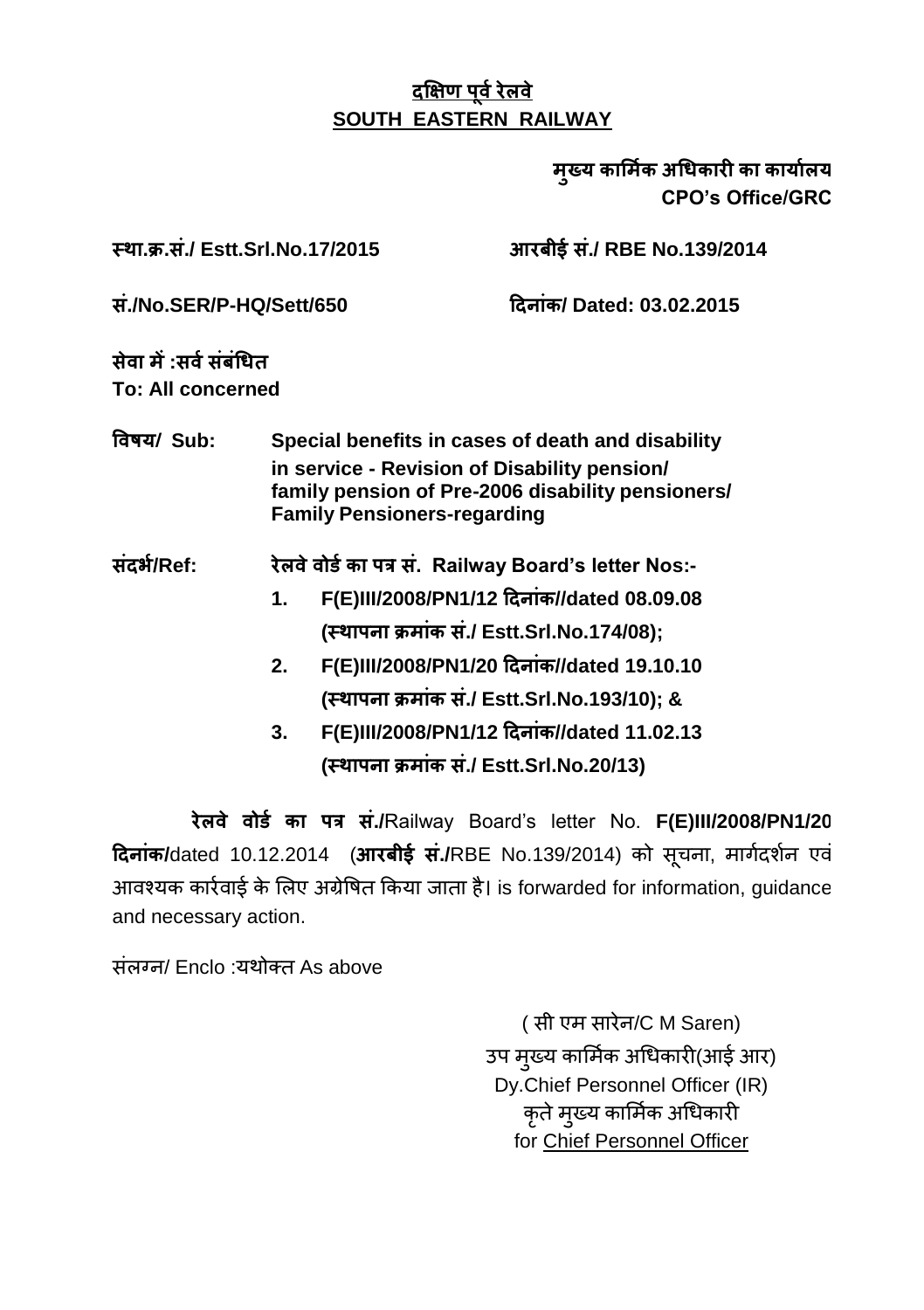#### मख्य कार्मिक अधिकारी का कार्यालय **CPO's Office/GRC**

 **. . ./ Estt.Srl.No. 18/2015 ./ RBE No. 1/2015** 

 **./No.SER/P-HQ/Ruling/O/862 / Dated: 03.02.2015**

 **: To: All concerned**

#### **/ Sub: Amendment to rule 3 and rule 13 of Railway Services (Conduct) Rules, 1966**

रेलवे वोर्ड का पत्र सं./Railway Board's letter No.E(D&A)2014 GS1-3 **दिनांक/**dated 12.01.2015 (आरबीई सं./RBE No.1/2015) को सचना, मार्गदर्शन एवं आवश्यक कार्रवाई के लिए अग्रेषित किया जाता है। is forwarded for information, guidance and necessary action.

ਸ਼ੋਕਾਰ / Fnclo : ਪਈਕੌਰ As above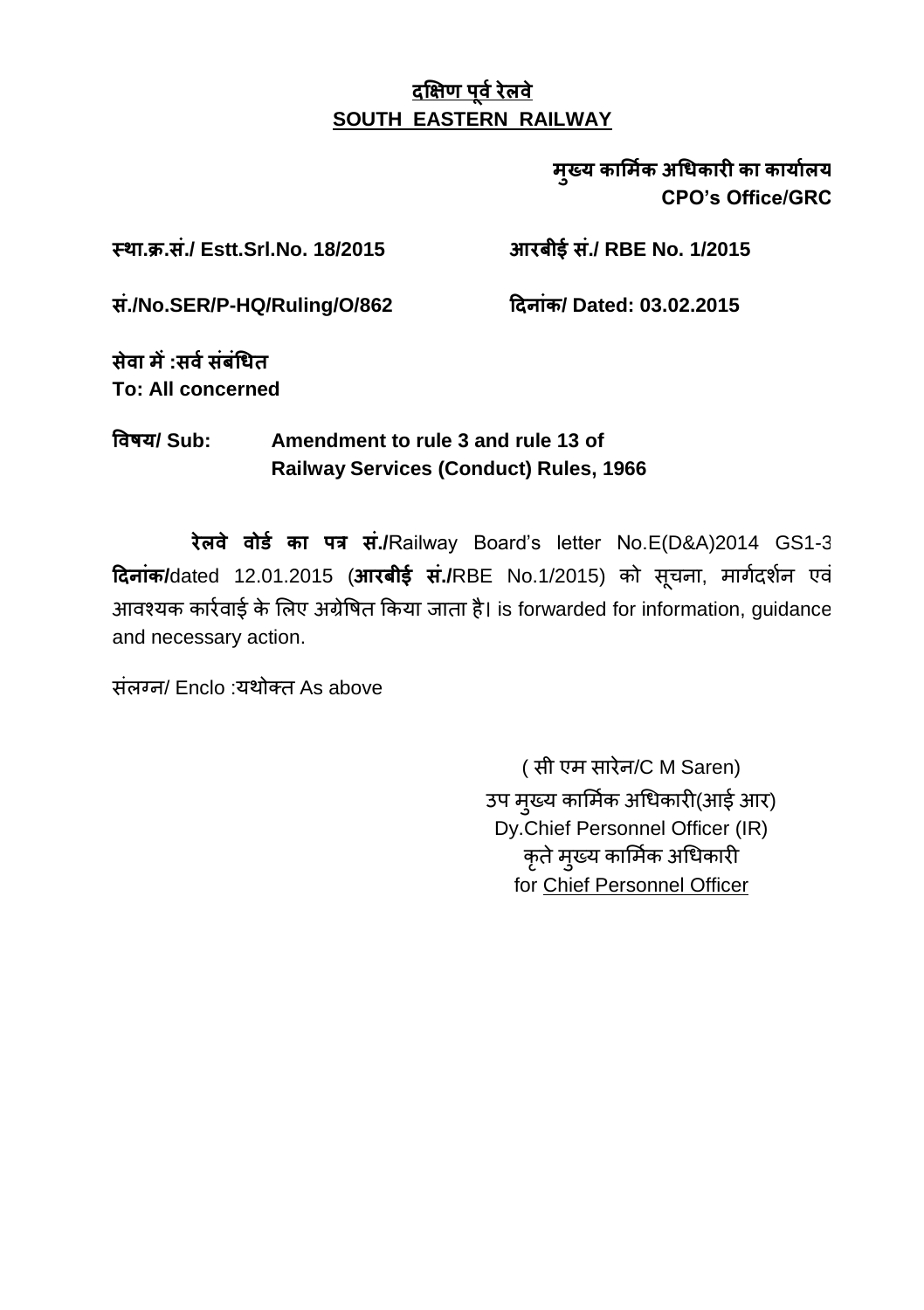म्ख्य कार्मिक अधिकारी का कार्यालय **CPO's Office/GRC**

 **. . ./ Estt.Srl.No. 19/2015 ./ RBE No.2/2015** 

 **./No.SER/P-HQ/Ruling/O/862 / Dated: 03.02.2015**

 **: To: All concerned**

### **/ Sub: Amendment to rule 3C of Railway Services (Conduct) Rules, 1966**

 **./**Railway Board"s letter No.E(D&A)2014 GS1-4 Raiक/dated 12.01.2015 (आरबीई सं./RBE No.2/2015) को सूचना, मार्गदर्शन एवं आवश्यक कार्रवाई के लिए अग्रेषित किया जाता है। is forwarded for information, guidance and necessary action.

ਸ਼ਂਕਰਜ/ Enclo :ਧੁੰਬੀਕਰ As above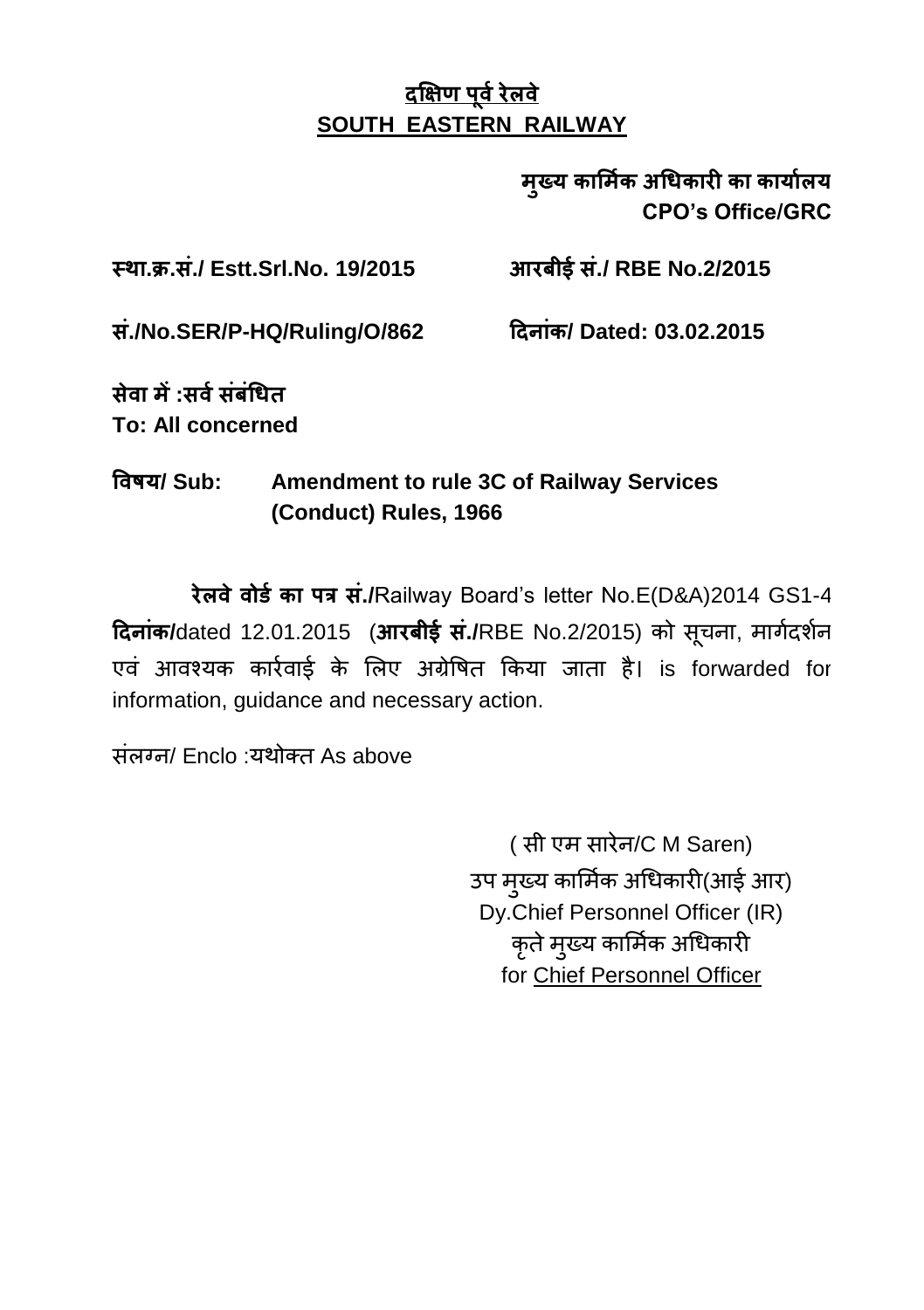### मुख्य कार्मिक अधिकारी का कार्यालय **CPO's Office/GRC**

 **. . ./ Estt.Srl.No.20/2015 ./ RBE No. Nil** 

 **./No.SER/P-HQ/Ruling/O/931(32) / Dated: 05.02.2015**

 **:** 

**To: All concerned**

 **/ Sub: Granting of financial upgradation under MACP Scheme – clarification regarding**

- **/Ref: . Railway Board's letter Nos :-**
	- **1. PC-V/2009/ACP/2 //dated 10.06.09 ( ./ Estt.Srl.No.120/09);**
	- **2. PC-V/2009/ACP/2 //dated 13.12.12 ( ./ Estt.Srl.No.163/12);**
	- **3. PC-V/2009/ACP/20/CLW //dated 05.03.13 addressed to GM(P)/CLW/Chittaranjan (copy enclosed)**

A copy of this Railway's letter No.P/6<sup>th</sup> PC/32/Pt.I/Loose dated 04.11.2013 addressed to Railway Board and Board"s reply thereto vide their letter No.PC-V/2009/ACP/21/SER dated 27.01.2015 are forwarded herewith for information, guidance and necessary action.

ਸ਼ੋਕਾਰਗ/ Enclo : ਪਈਕਾਰ As above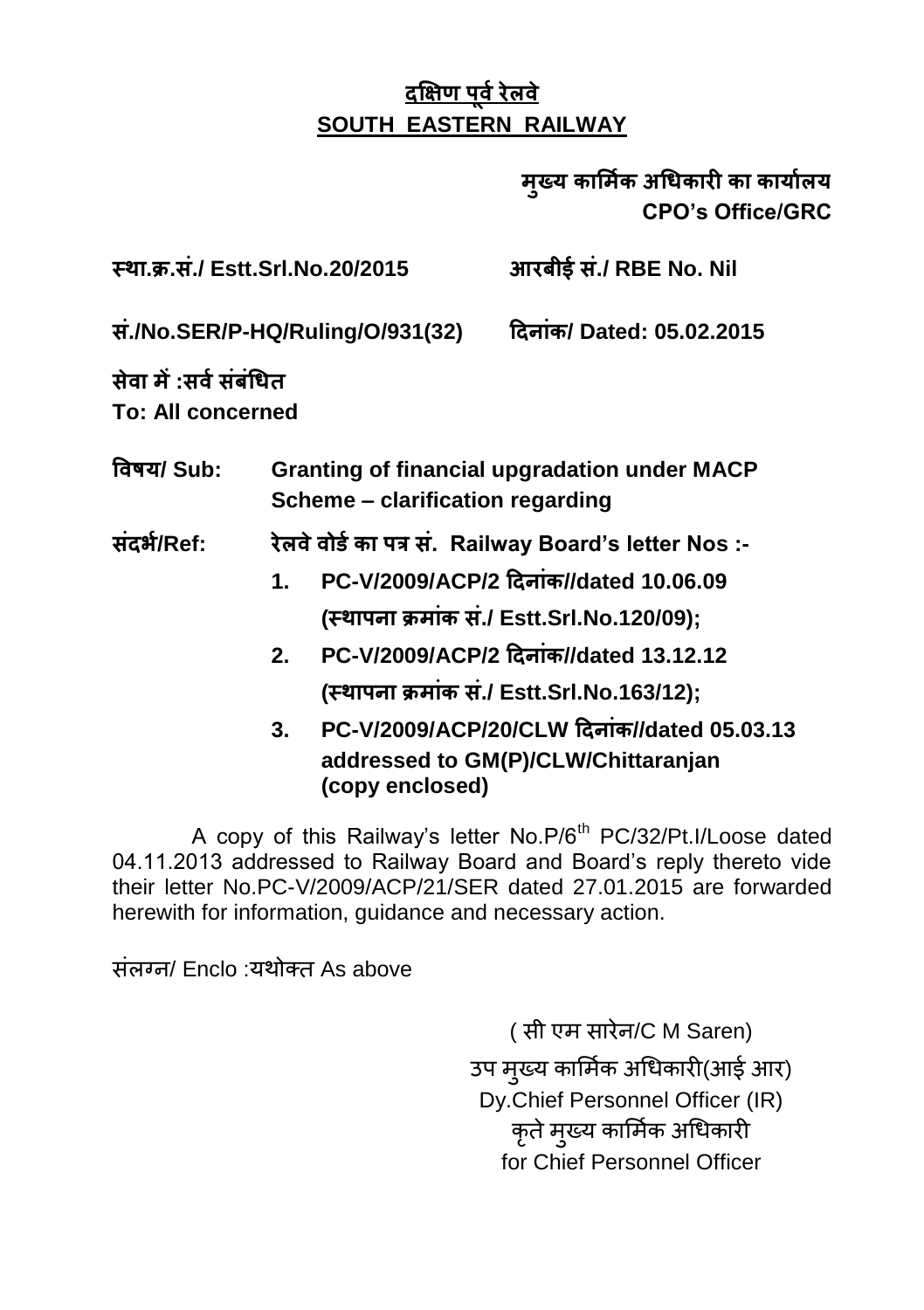#### मख्य कार्मिक अधिकारी का कार्यालय **CPO's Office/GRC**

 **. . ./ Estt.Srl.No.21/2015 ./ RBE No.7/2015** 

 **./No.SER/P-HQ/Sett/650 / Dated: 17.02.2015**

 **: To: All concerned**

 **/ Sub: Payment of Death Gratuity to a minor-regarding**

**Ref: Estt.Srl.No.260/89**

 **./**Railway Board"s letter No.F(E)III/2008/PN1/12 **दिनांक/**dated 29.01.2015 (आरबीई सं./RBE No.7/2015) को सचना, मार्गदर्शन एवं आवश्यक कार्रवाई के लिए अग्रेषित किया जाता है। is forwarded for information, quidance and necessary action.

ਸ਼ਂਕਾਰਜ/ Enclo : ਪੁੰਬੀਕਾਰ As above

(सी एम सारेन/C M Saren) उप मुख्य कार्मिक अधिकारी(आई आर) Dy.Chief Personnel Officer (IR) कते मुख्य कार्मिक अधिकारी for Chief Personnel Officer

 *./Railway Board's letter No.F(E)III/2008/PN1/12 /dated 29.01.2015 ( ./RBE No.7/2015)* **/** is as under :-

#### **/ Sub: Payment of Death Gratuity to a minor-regarding**

 A copy of the Department of Pension and Pensioners ' Welfare (DOP&PW)'s O.M.No.7/3/2013-P&W(F) dated 02.12.2014 on the above subject is enclosed for information and compliance. These instructions shall apply mutatis mutandis on the Railways also.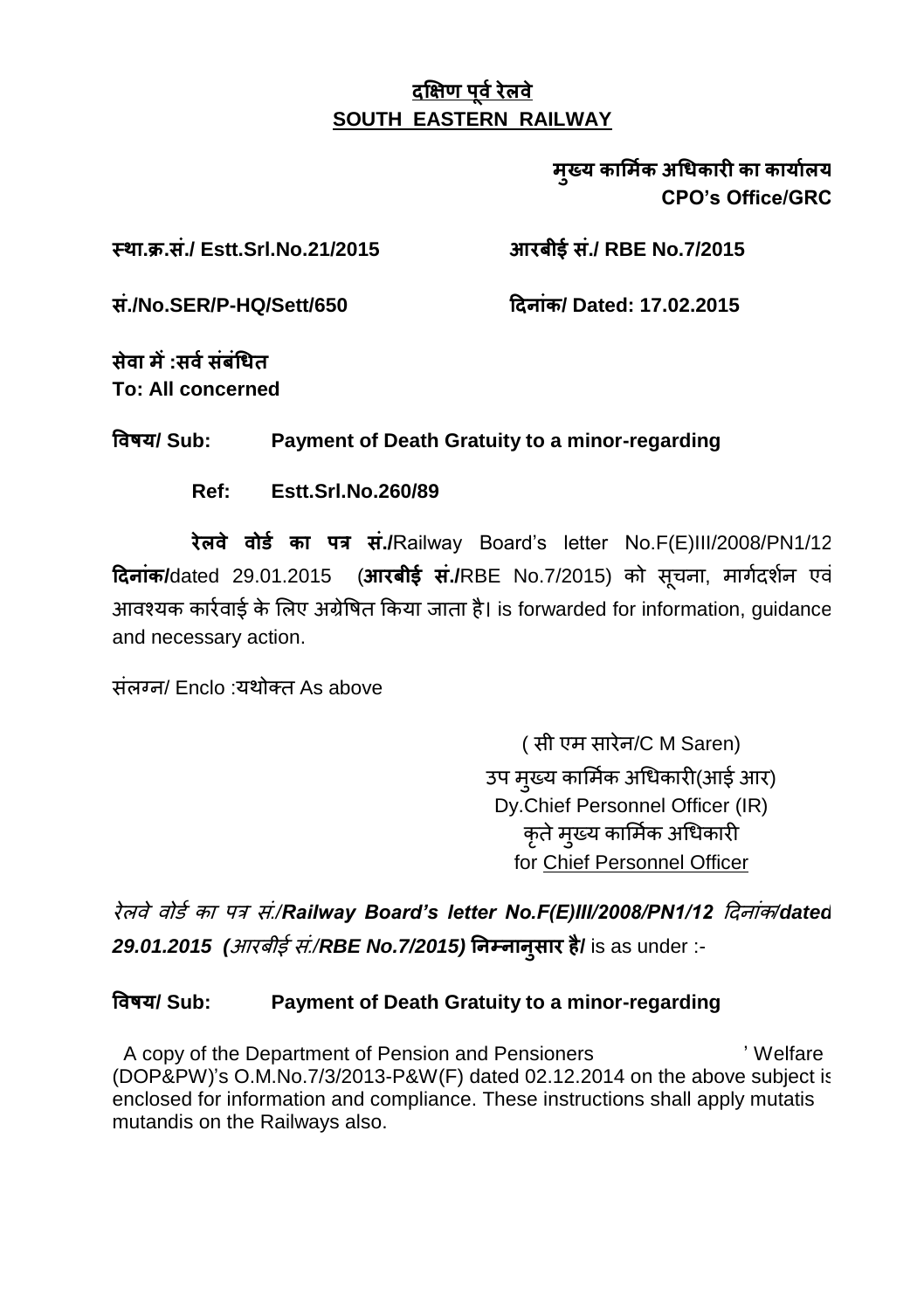मृख्य कार्मिक अधिकारी का कार्यालय **CPO's Office/GRC**

 **. . ./ Estt.Srl.No.22/2015 ./ RBE No.5/2015** 

 **./No.SER/P-HQ/Rectt./134/LARSGESS Dated: 17.02.2015**

 **: To: All concerned**

- **/ Sub: Extension of second chance for Aptitude Test for recruitment as Assistant Loco Pilots to those wards who have passed the written test but could not clear the Aptitude Test under LARSGESS**
- **/Ref: . Railway Board's letter No. E(P&A)I-2010/RT-2 //dated 30.08.2013 ( ./ Estt.Srl.No.127/14)**

रेलवे वोर्ड का पत्र सं./Railway Board's letter No.E(P&A)I-2013/RT-3 Rain /dated 23.01.2015 (आरबीई सं./RBE No.5/2015) को सूचना, मार्गदर्शन एवं आवश्यक कार्रवार्ड के लिए अग्रेषित किया जाता है। is forwarded for information, guidance and necessary action.

ਸ਼ਂਕਰਜ਼/ Enclo :ਧੁੰਬੀਕਰ As above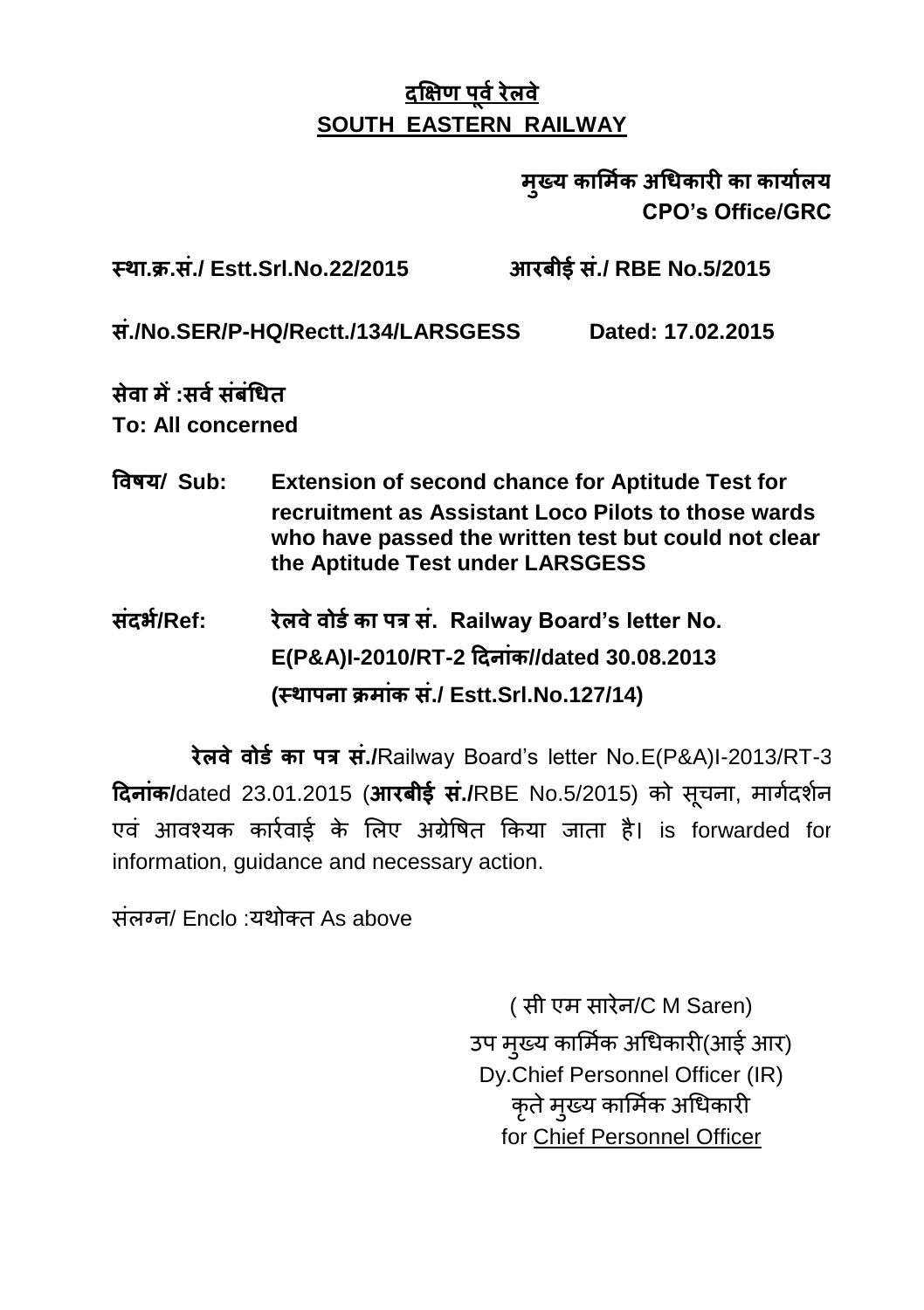### मुख्य कार्मिक अधिकारी का कार्यालय **CPO's Office/GRC**

 **. . ./ Estt.Srl.No.23/2015 ./ RBE No.3/2015** 

 **./No.SER/P-HQ/Rec/100/Recruitment/Poly/Pt.VII** 

 **/ Dated: 18.02.2015**

# **:**

**To: All concerned**

- **/ Sub: Constitution of Committee for interview/vivavoce in connection with recruitment to Group 'C' posts and posts in Pay Band-1 of Rs.5200-20200 (Grade Pay Rs.1800) including screening of Substitutes on Indian Railways**
- **/Ref: . Railway Board's letter No. E(NG)-II/96/RR-1/40 //dated 05.03.12 ( ./ Estt.Srl.No.46/12)**

 **./**Railway Board"s letter No. **E(NG)-II/96/RR-1/40 दिनांक/**dated 20.01.2015 (आरबीई सं./RBE No.3/2015) को सूचना, मार्गदर्शन एवं आवश्यक कार्रवार्ड के लिए अग्रेषित किया जाता है। is forwarded for information, guidance and necessary action.

ਸ਼ੋਕਾਰਗ/ Enclo :ਧੁੰਘੇਕਰ As above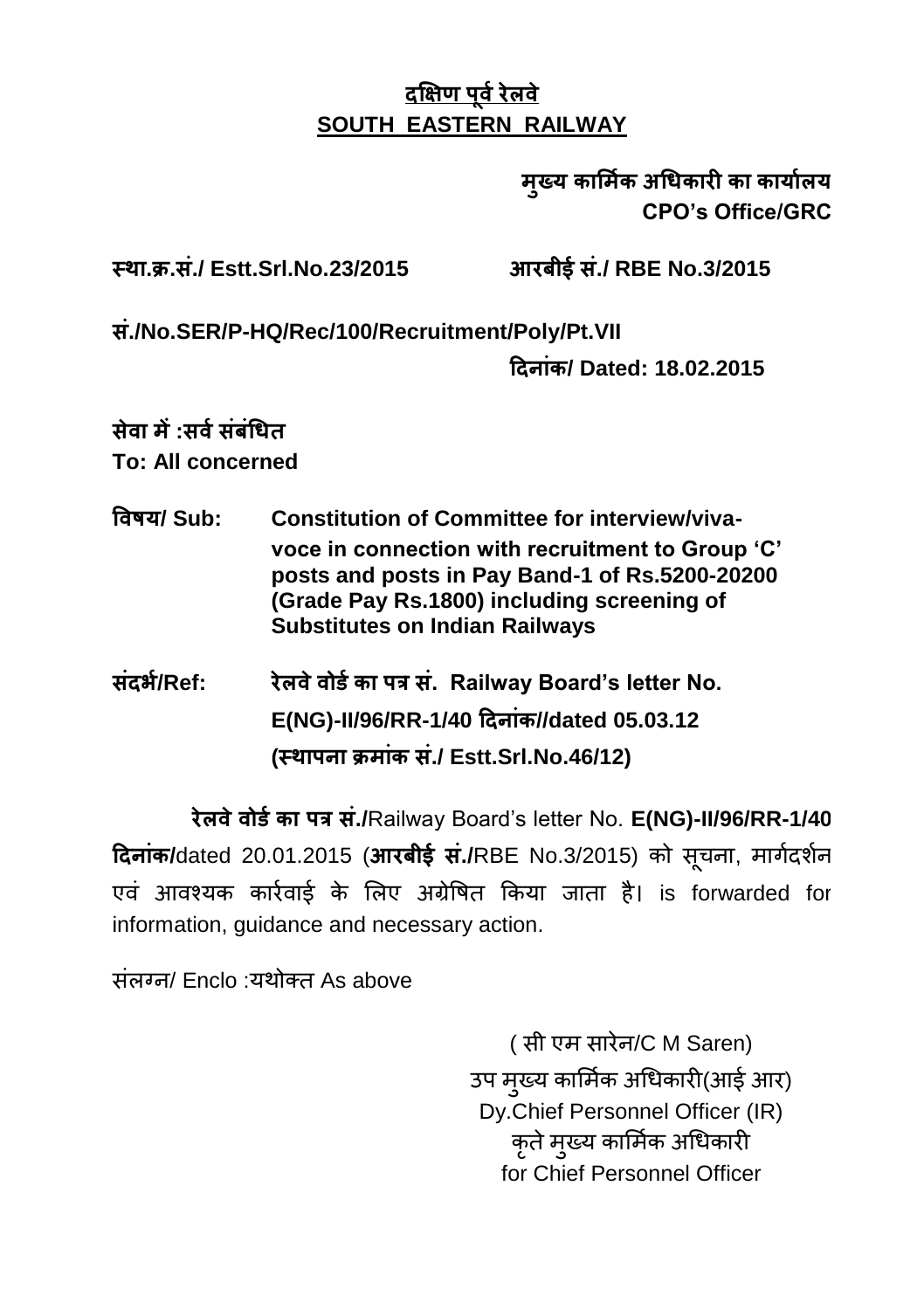मुख्य कार्मिक अधिकारी का कार्यालय **CPO's Office/GRC**

 **. . ./ Estt.Srl.No.24/2015 ./ RBE No.Nil** 

 **./No.SER/P-HQ/R/O/892 / Dated: 11.03.2015**

 **: To: All concerned**

- **/ Sub: Honorarium payable to RPF personnel deployed for RRB Exam. and RRC Exam. (Written and PET)**
- **/Ref: i) RRC/SWR 's letter No.SWR/RRC/564/ Hono. दिनांक//dated 02.12.14** 
	- **ii) RRB/Ajmer's letter No.RRB/All/Hono./** 2014 Pt. VIII दिनांक//dated xx.06.14
	- **iii) RRC/SC's letter No.SCR/P-HQ/RRC/111/ Hon/RPF दिनांक//dated 01.11.14**
	- **iv) Railway Board's letter No.E(G)2006/HO1-14 //dated 07.02.14 (Estt.Srl.No.22/14)**

रेलवे वोर्ड का पत्र सं./Railway Board's letter No.E(G)2006 HO1-14 **दिनांक/**dated 02/04.02.2015 (आरबीई सं./RBE No.Nil) को सचना, मार्गदर्शन एवं आवश्यक कार्रवाई के लिए अग्रेषित किया जाता है। is forwarded for information, guidance and necessary action.

ਸ਼ੋਕਾਰਗ/ Enclo : ਪਈਕਾਰ As above

(सी एम सारेन/C M Saren) Dy.Chief Personnel Officer (IR) for Chief Personnel Officer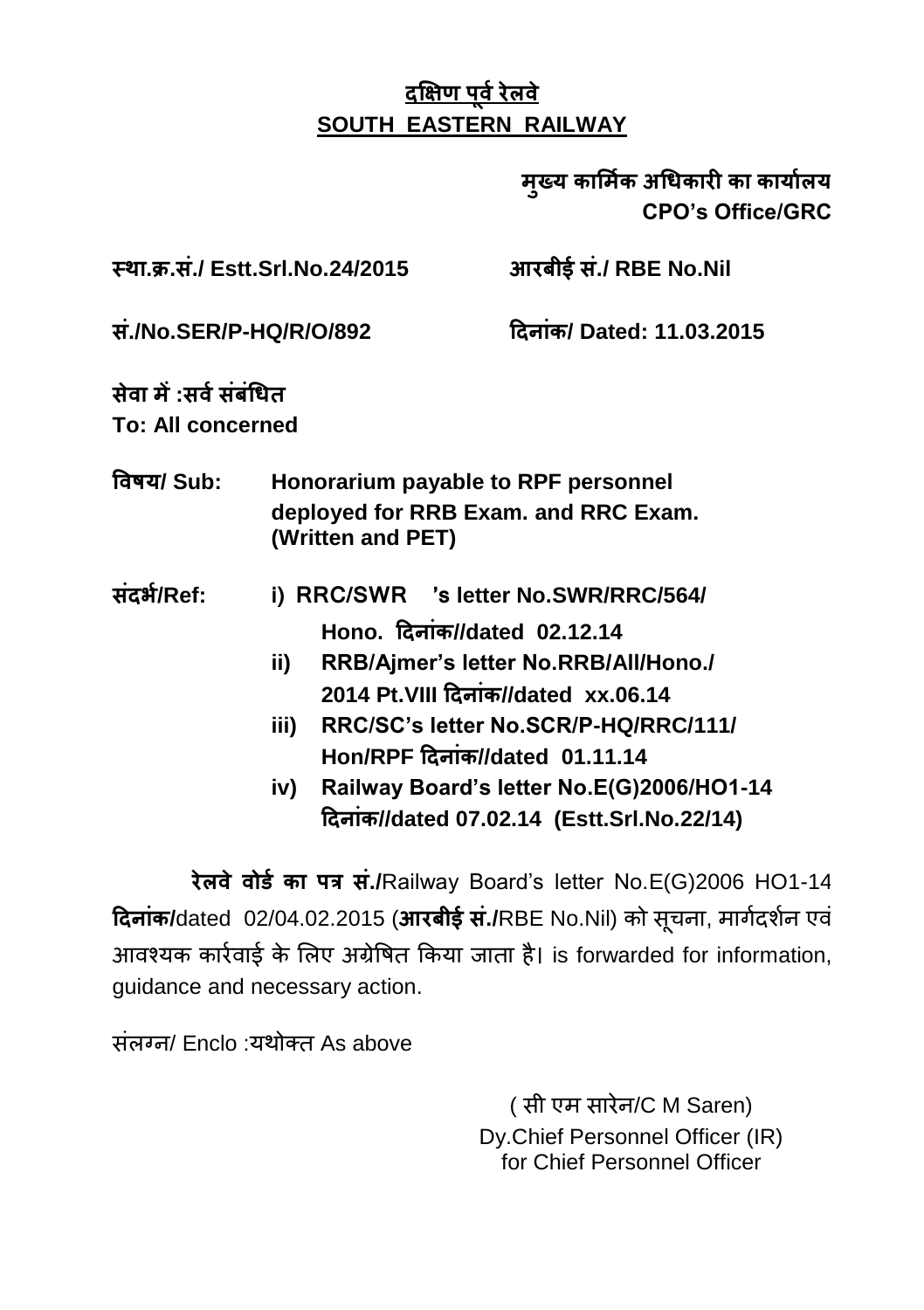### मुख्य कार्मिक अधिकारी का कार्यालय **CPO's Office/GRC**

 **. . ./ Estt.Srl.No.25/2015 ./ RBE No.10/2014** 

 **./No.SER/P-HQ/Ruling/O/911 / Dated: 11.03.2015**

 **: To: All concerned**

- **/ Sub: Reckoning of 30% pay element for the purpose of payment towards leave encashment upto 10 days to running staff**
- **/Ref: . Railway Board's letter No.**  $F(E)$ III/2008/LE-1/1 दिनांक//dated 29.10.08 **( ./ Estt.Srl.No.172/08)**

 **./**Railway Board"s letter No.E(P&A)II-2011/RS-20 **दिनांक/**dated 12.02.2015 (आरबीई सं./RBE No.10/2015) को सूचना, मार्गदर्शन एवं आवश्यक कार्रवाई के लिए अग्रेषित किया जाता है। is forwarded for information, guidance and necessary action.

संलग्न/ Enclo :यथोक्त As above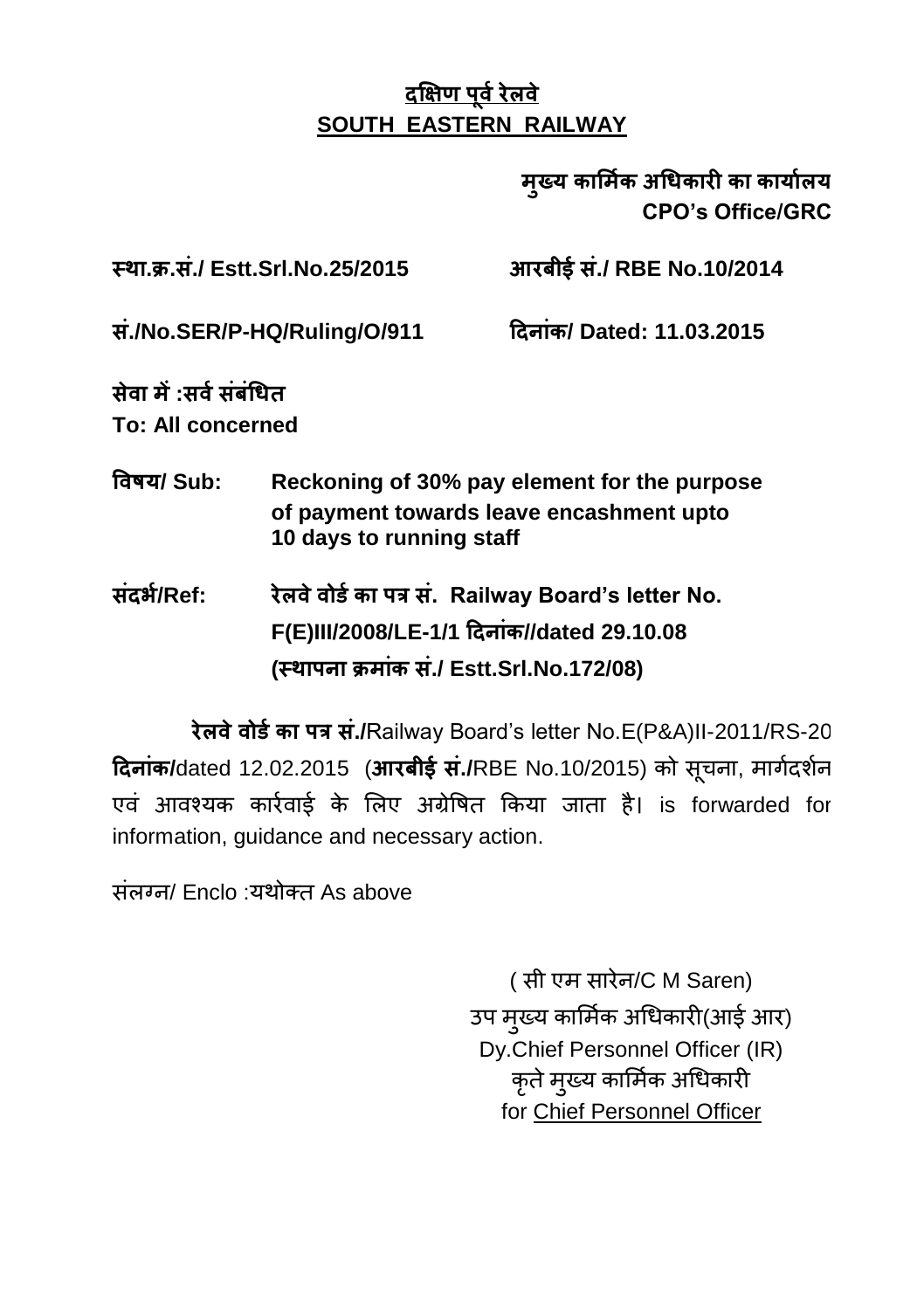मख्य कार्मिक अधिकारी का कार्यालय **CPO's Office/GRC**

 **. . ./ Estt.Srl.No. 26/2015 ./ RBE No. 8/2015** 

 **./No.SER/P-HQ/TRG/135/Policy / Dated: 18.03.2015**

**To: All concerned**

#### **/ Sub: Forwarding of Notification – regarding deletion of Data Preparation and Computer Software trade from the Apprentices Act, 1961**

 **./**Railway Board"s letter No.E(MPP)/2015/6/1 **/**dated 03.02.2015 (आरबीई सं./RBE No.8/2015) को सूचना, मार्गदर्शन एवं आवश्यक कार्रवाई के लिए अंग्रेषित किया जाता है। is forwarded for information, quidance and necessary action.

ਸ਼ੰਕਾਰਜ/ Enclo : ਪਈਕੌਰ As above

(सी एम सारेन/C M Saren) उप मुख्य कार्मिक अधिकारी(आई आर) Dy.Chief Personnel Officer (IR) .<br>कते मख्य कार्मिक अधिकारी for Chief Personnel Officer

*रररररररररररररररररर./Railway Board's letter No.E(MPP)/2015/6/1 रररररर/dated 03.02.2015 (ररररररर./RBE No.8/2015)* **ननननननननननन नन/** is as under :-

#### **/ Sub: Forwarding of Notification – regarding deletion of Data Preparation and Computer Software trade from the Apprentices Act, 1961**

A copy of Notification No.G.S.R.220 dated 16<sup>th</sup> October, 2014 published in Part II, Section 3, Sub-section (i) of the Extraordinary Gazette of India issued by Ministry of Labour & Employment, Directorate General of Employment & Training regarding deletion of Data Preparation and Computer Software trade from Apprentices Act, 1961 is enclosed for information, guidance and necessary action.

**Copy of Notification No.G.S.R.220 dated 16th October, 2014 published in Part II, Section 3, Sub-section (i) of the Extraordinary Gazette of India issued by**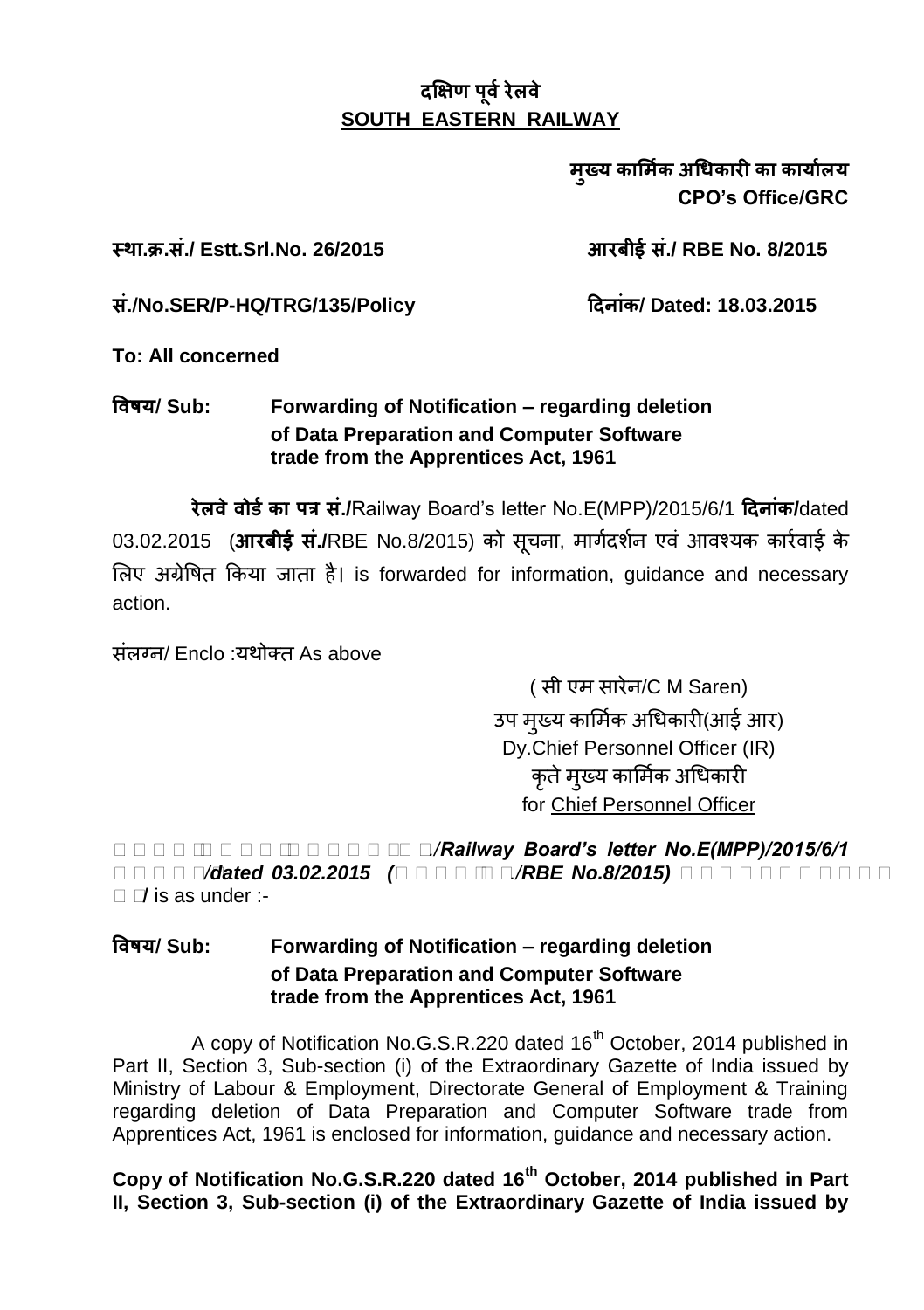#### **Ministry of Labour & Employment, Directorate General of Employment & Training**

#### **NOTIFICATION**

G.S.R.220.—In exercise of powers conferred by sub-section (1) of section 37 of the Apprentices Act, 1961 (52 of 1961), the Central Government, after consulting of the Central Apprenticeship Council, hereby makes the following rules further to amend the Apprenticeship Rules, 1992, namely :-

- 1. (1) These rules may be called the Apprenticeship (Third Amendment) Rules, 2014.
	- (2) They shall come into force on the  $1<sup>st</sup>$  day of November, 2014.

2. In the Apprenticeship Rules, 1992, in Schedule I, under the heading "Group No.29- Computer Trades Group", serial No.1 relating to the designated trade "Data Preparation and Computer Software" and the entries relating thereto shall be omitted.

[F.No.DGET-23(7)(3407)/2014-AP]

Note : The principal rules were published vide number G.S.R.356, dated the 15<sup>th</sup> July, 1992 in the Gazette of India, Part II, Section 3, Sub-section (i), dated the  $1<sup>st</sup>$  August, 1992 and was last amended vide number G.S.R.158(E), dated the  $4<sup>th</sup>$  March, 2014.